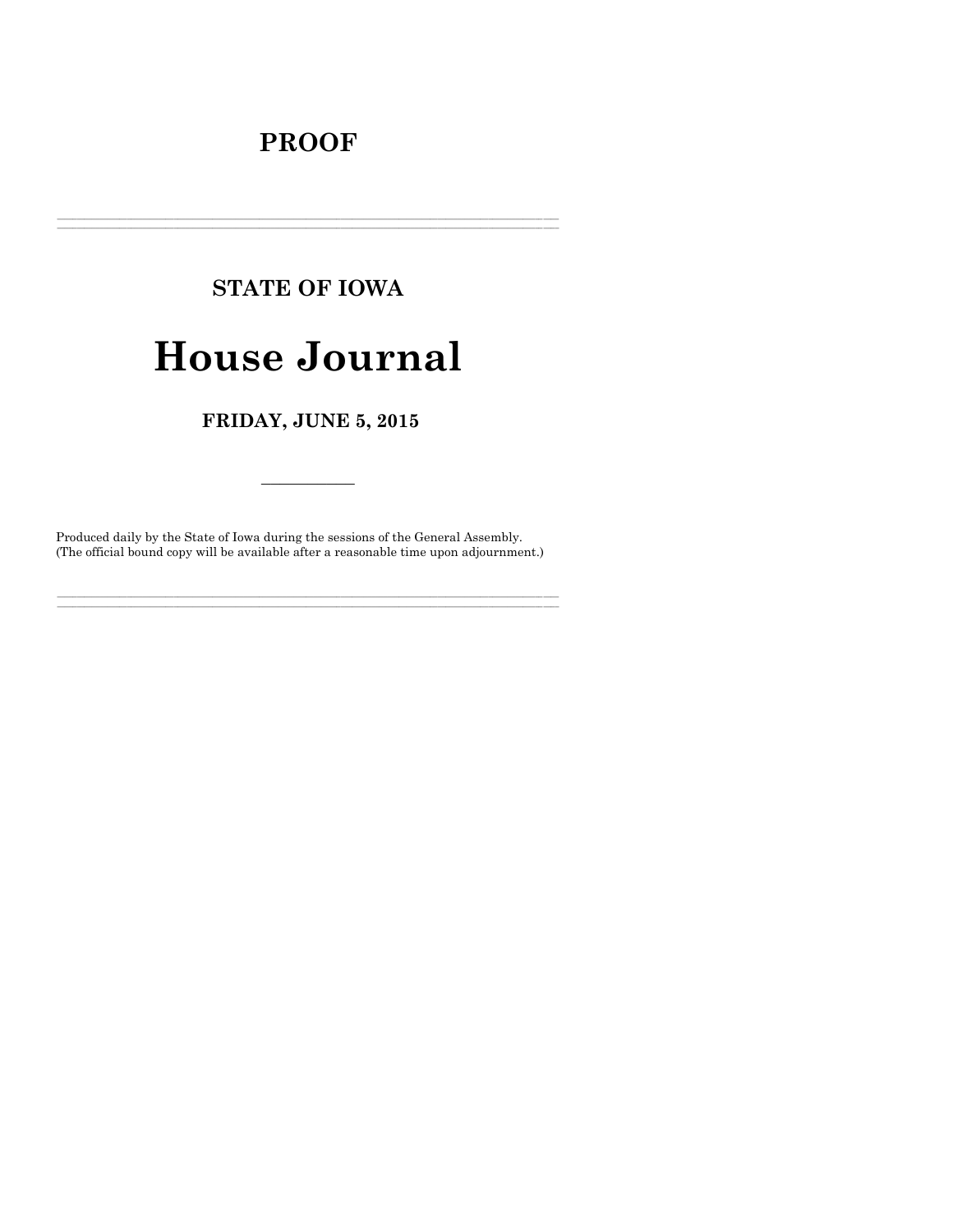# **JOURNAL OF THE HOUSE**

One Hundred Forty-fifth Calendar Day - Ninety-second Session Day

Hall of the House of Representatives Des Moines, Iowa, Friday, June 5, 2015

The House met pursuant to adjournment at 8:35 a.m., Windschitl of Harrison in the chair.

Prayer was offered by Representative Berry of Black Hawk.

#### PLEDGE OF ALLEGIANCE

The Pledge of Allegiance was led by Aaron Britt, Speaker's Page from Le Mars.

The Journal of Thursday, June 4, 2015, was approved.

#### QUORUM CALL

A non-record roll call was requested to determine that a quorum was present. The vote revealed eighty-seven members present, thirteen absent.

Speaker Paulsen in the chair at 8:41 a.m.

Upmeyer of Cerro Gordo asked and received unanimous consent for the immediate consideration of [House File 666](http://coolice.legis.iowa.gov/Cool-ICE/default.asp?Category=billinfo&Service=Billbook&frame=1&GA=86&hbill=HF666) and [House File 667.](http://coolice.legis.iowa.gov/Cool-ICE/default.asp?Category=billinfo&Service=Billbook&frame=1&GA=86&hbill=HF667)

#### CONSIDERATION OF BILL Appropriations Calendar

**[House File 667,](http://coolice.legis.iowa.gov/Cool-ICE/default.asp?Category=billinfo&Service=Billbook&frame=1&GA=86&hbill=HF667)** a bill for an act relating to and making appropriations for a period of short duration beginning July 1, 2015, providing for related legal and other matters, and including effective date and retroactive applicability provisions, was taken up for consideration.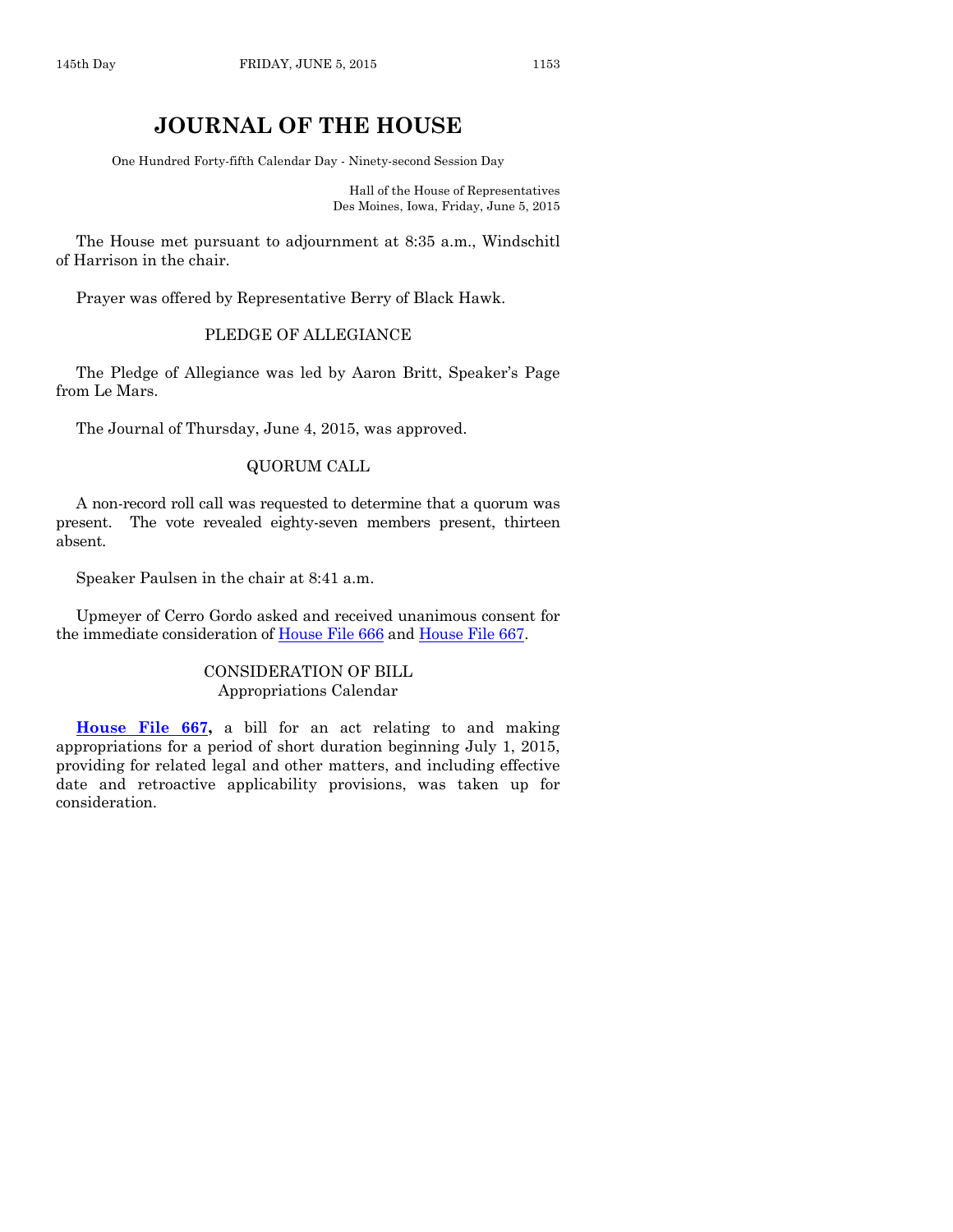#### [SENATE FILE 513](http://coolice.legis.iowa.gov/Cool-ICE/default.asp?Category=billinfo&Service=Billbook&frame=1&GA=86&hbill=SF513) SUBSTITUTED FOR [HOUSE FILE 667](http://coolice.legis.iowa.gov/Cool-ICE/default.asp?Category=billinfo&Service=Billbook&frame=1&GA=86&hbill=HF667)

Rogers of Black Hawk asked and received unanimous consent to substitute [Senate File 513](http://coolice.legis.iowa.gov/Cool-ICE/default.asp?Category=billinfo&Service=Billbook&frame=1&GA=86&hbill=SF513) for [House File 667.](http://coolice.legis.iowa.gov/Cool-ICE/default.asp?Category=billinfo&Service=Billbook&frame=1&GA=86&hbill=HF667)

**[Senate File 513,](http://coolice.legis.iowa.gov/Cool-ICE/default.asp?Category=billinfo&Service=Billbook&frame=1&GA=86&hbill=SF513) a** bill for an act relating to and making appropriations for a period of short duration beginning July 1, 2015, providing for related legal and other matters, and including effective date and retroactive applicability provisions, was taken up for consideration.

Rogers of Black Hawk moved that the bill be read a last time now and placed upon its passage which motion prevailed and the bill was read a last time.

On the question "Shall the bill pass?" [\(S.F. 513\)](http://coolice.legis.iowa.gov/Cool-ICE/default.asp?Category=billinfo&Service=Billbook&frame=1&GA=86&hbill=SF513)

The ayes were, 92:

| Abdul-Samad       | Bacon      | Baltimore           | Baudler     |
|-------------------|------------|---------------------|-------------|
| Baxter            | Bearinger  | Bennett             | Berry       |
| $_{\rm Best}$     | Branhagen  | <b>Brown-Powers</b> | Byrnes      |
| Carlson           | Cohoon     | Cownie              | Dawson      |
| Deyoe             | Dolecheck  | Drake               | Dunkel      |
| Finkenauer        | Fisher     | Forbes              | Forristall  |
| Fry               | Gaines     | Gaskill             | Gassman     |
| Grassley          | Gustafson  | Hagenow             | Hall        |
| Hanson            | Hanusa     | Heartsill           | Heaton      |
| Heddens           | Highfill   | Holt                | Hunter      |
| Huseman           | Isenhart   | Jacoby              | Jones       |
| Jorgensen         | Kaufmann   | Kearns              | Kelley      |
| Klein             | Kooiker    | Kressig             | Landon      |
| Lykam             | Maxwell    | McConkey            | Meyer       |
| Miller, L.        | Mommsen    | Moore               | Nunn        |
| Oldson            | Ourth      | Paustian            | Pettengill  |
| Prichard          | Rizer      | Rogers              | Ruff        |
| Running-Marquardt | Salmon     | Sands               | Sexton      |
| Sheets            | Sieck      | Smith               | Soderberg   |
| Staed             | Stanerson  | Steckman            | Stutsman    |
| Taylor, R.        | Taylor, T. | Thede               | Upmeyer     |
| Vander Linden     | Watts      | Wills               | Winckler    |
| Windschitl        | Wolfe      | Worthan             | Mr. Speaker |
|                   |            |                     | Paulsen     |

The nays were, none.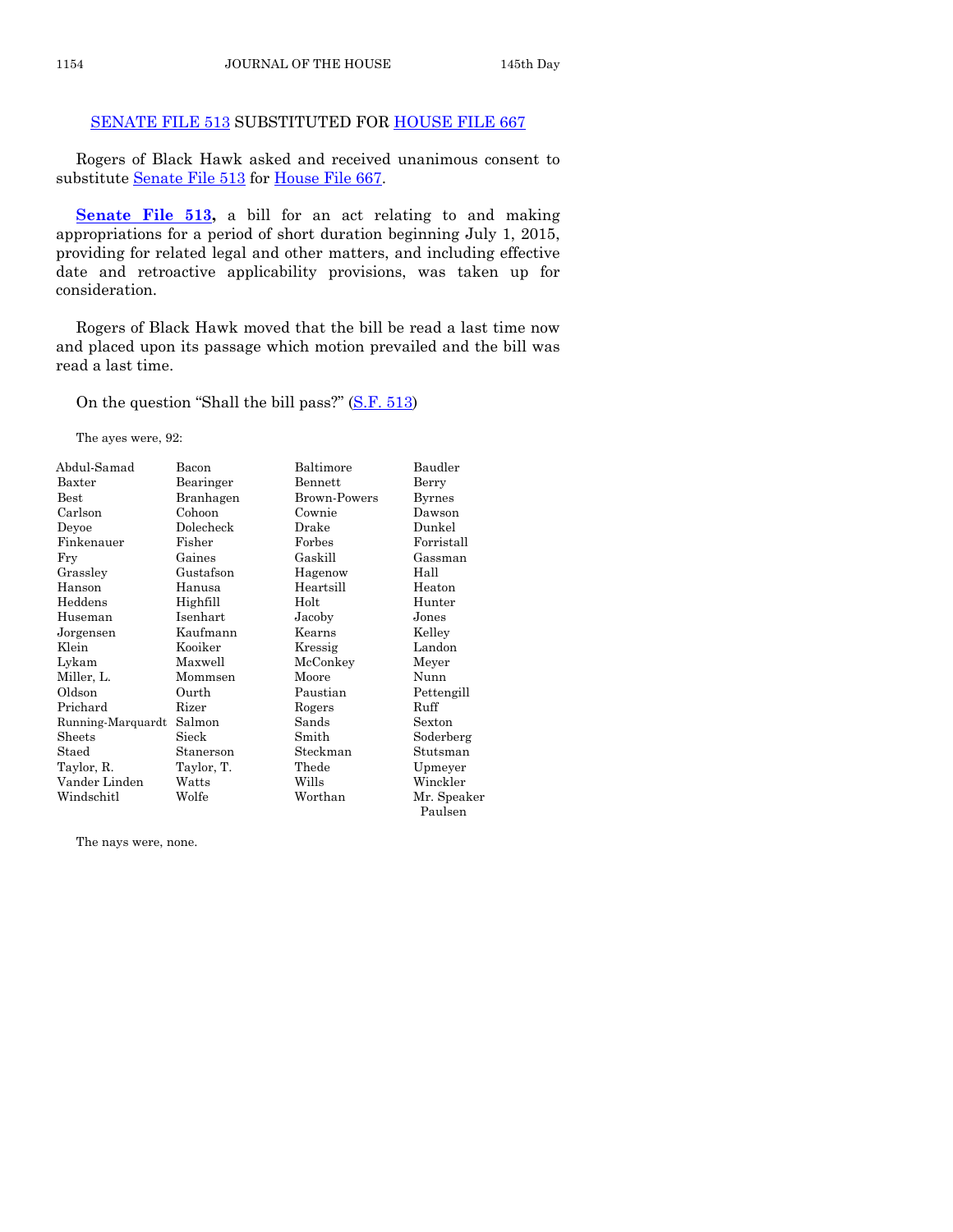Absent or not voting, 8:

| Anderson | Hein       | Koester | Lensing           |
|----------|------------|---------|-------------------|
| Mascher  | Miller, H. | Olson   | Wessel-Kroeschell |

The bill having received a constitutional majority was declared to have passed the House and the title was agreed to.

#### SENATE AMENDMENT CONSIDERED House Concurred

R. Taylor of Dallas called up for consideration **[House File 652,](http://coolice.legis.iowa.gov/Cool-ICE/default.asp?Category=billinfo&Service=Billbook&frame=1&GA=86&hbill=HF652)** a bill for an act relating to underground storage tanks, including by establishing an underground storage tank cost share grant program and fund and making an appropriation, amended by the Senate amendment H-[1384.](http://coolice.legis.iowa.gov/Cool-ICE/default.asp?Category=billinfo&Service=Billbook&frame=1&GA=86&hbill=H1384)

Byrnes of Mitchell asked and received unanimous consent to withdraw amendment  $\underline{H-1389}$ , to the Senate amendment  $\underline{H-1384}$ , filed by him on June 4, 2015.

Byrnes of Mitchell offered amendment  $H-1390$ , to the Senate amendment  $H-1384$ , filed by him.

R. Taylor of Dallas rose on a point of order that amendment  $H_{1290}$ was not germane, to the Senate amendment  $H-1384$ .

The Speaker ruled the point well taken and amendment  $H-1390$  $H-1390$ not germane, to the Senate amendment H–[1384.](http://coolice.legis.iowa.gov/Cool-ICE/default.asp?Category=billinfo&Service=Billbook&frame=1&GA=86&hbill=H1384)

Byrnes of Mitchell asked for unanimous consent to suspend the rules to consider amendment  $H-1390$ , to the Senate amendment H–[1384.](http://coolice.legis.iowa.gov/Cool-ICE/default.asp?Category=billinfo&Service=Billbook&frame=1&GA=86&hbill=H1384)

Objection was raised.

Byrnes of Mitchell moved to suspend the rules to consider amendment  $H-1390$ , to the Senate amendment  $H-1384$ .

A non-record roll call was requested.

The ayes were 11, nays 55.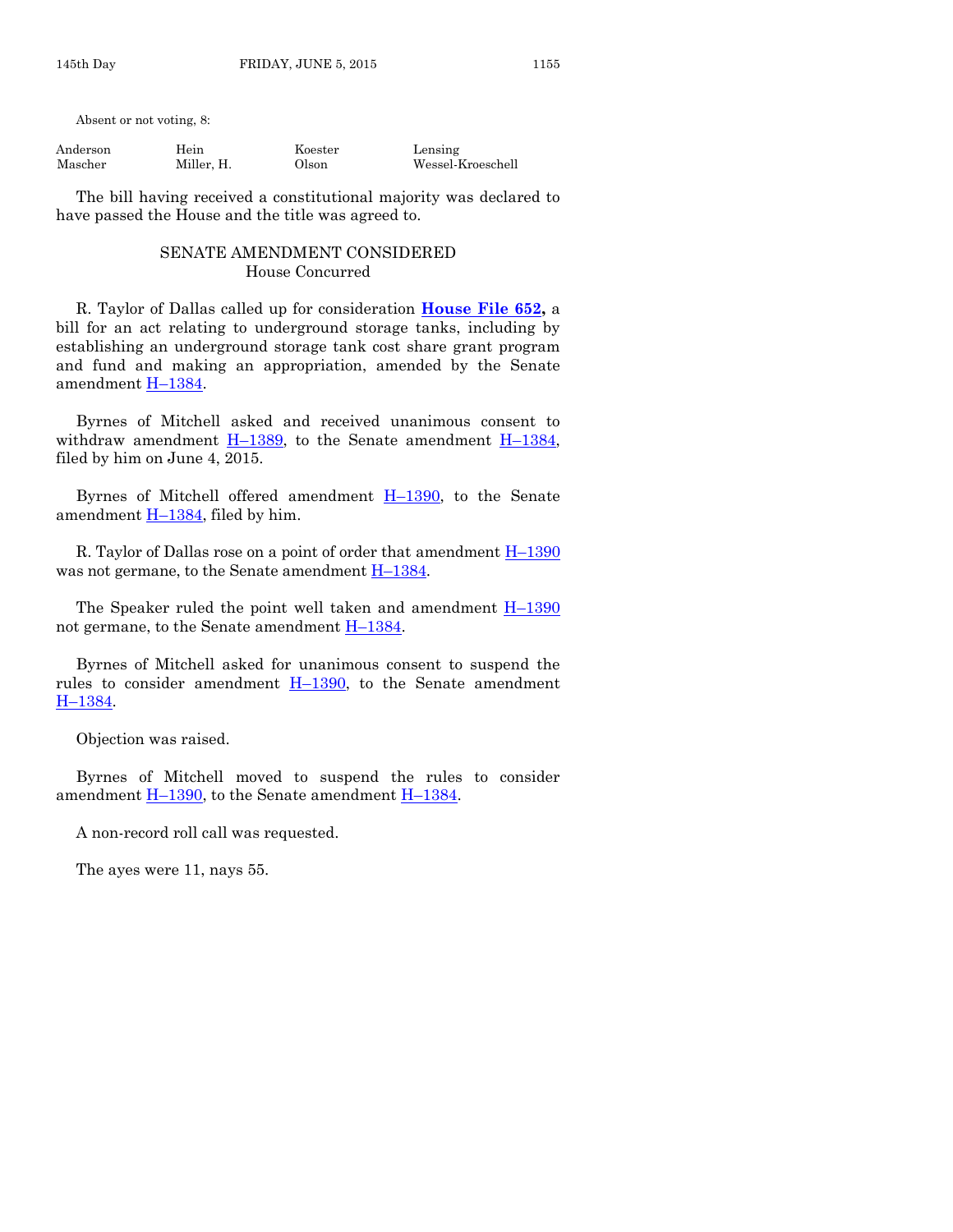The motion to suspend the rules lost.

R. Taylor of Dallas offered amendment H–[1388,](http://coolice.legis.iowa.gov/Cool-ICE/default.asp?Category=billinfo&Service=Billbook&frame=1&GA=86&hbill=H1388) to the Senate amendment  $\underline{H-1384}$ , filed by him and moved its adoption.

Amendment  $H-1388$ , to the Senate amendment  $H-1384$ , was adopted.

R. Taylor of Dallas asked and received unanimous consent to withdraw amendment  $H-1386$ , to the Senate amendment  $H-1384$ , filed by him on June 3, 2015.

R. Taylor of Dallas moved that the House concur in the Senate amendment  $H-1384$ , as amended.

The motion prevailed and the House concurred in the Senate amendment H–[1384,](http://coolice.legis.iowa.gov/Cool-ICE/default.asp?Category=billinfo&Service=Billbook&frame=1&GA=86&hbill=H1384) as amended.

R. Taylor of Dallas moved that the bill, as amended by the Senate, further amended and concurred in by the House, be read a last time now and placed upon its passage which motion prevailed and the bill was read a last time.

On the question "Shall the bill pass?"  $(H.F. 652)$ 

The ayes were, 86:

| Abdul-Samad            | Bacon        | Baudler    | Baxter        |
|------------------------|--------------|------------|---------------|
| Bearinger              | Bennett      | Berry      | $_{\rm Best}$ |
| Branhagen              | Brown-Powers | Carlson    | Cohoon        |
| Cownie                 | Dawson       | Devoe      | Dolecheck     |
| Drake                  | Dunkel       | Finkenauer | Fisher        |
| Forbes                 | Forristall   | Fry        | Gaines        |
| Gaskill                | Gassman      | Grassley   | Gustafson     |
| Hagenow                | Hall         | Hanson     | Hanusa        |
| Heartsill              | Heaton       | Heddens    | Holt          |
| Hunter                 | Huseman      | Isenhart   | Jacoby        |
| Jones                  | Jorgensen    | Kaufmann   | Kearns        |
| Kelley                 | Klein        | Kooiker    | Kressig       |
| Landon                 | Lykam        | Maxwell    | McConkey      |
| Meyer                  | Miller, L.   | Mommsen    | Moore         |
| Oldson                 | Ourth        | Paustian   | Pettengill    |
| Prichard               | Rizer        | Rogers     | Ruff          |
| Running-Marquardt      | Salmon       | Sands      | Sexton        |
| Sheets                 | Sieck        | Smith      | Soderberg     |
| $\operatorname{Staed}$ | Stanerson    | Steckman   | Stutsman      |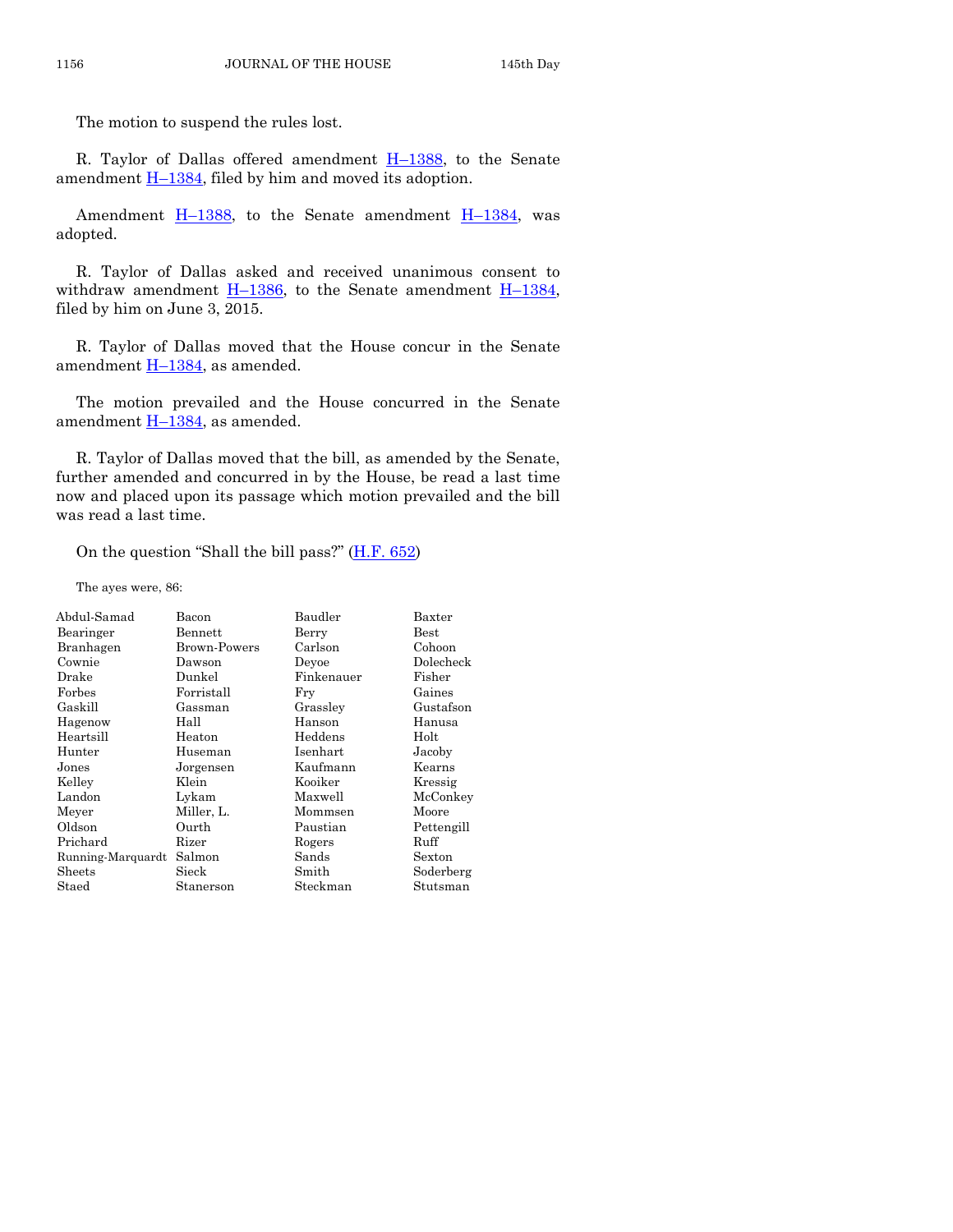| Taylor, R.                 | Taylor, T.             | Thede      | Upmeyer           |
|----------------------------|------------------------|------------|-------------------|
| Wills                      | Winckler               | Windschitl | Wolfe             |
| Worthan                    | Mr. Speaker<br>Paulsen |            |                   |
| The nays were, 6:          |                        |            |                   |
| Baltimore<br>Vander Linden | <b>Byrnes</b><br>Watts | Highfill   | Nunn              |
| Absent or not voting, 8:   |                        |            |                   |
| Anderson                   | Hein                   | Koester    | Lensing           |
| Mascher                    | Miller, H.             | Olson      | Wessel-Kroeschell |

The bill having received a constitutional majority was declared to have passed the House and the title was agreed to.

#### CONSIDERATION OF BILL Appropriations Calendar

**House File 666**, a bill for an act relating to state and local finances by making transfers and appropriations, providing for properly related matters, and including effective date and retroactive applicability provisions, was taken up for consideration.

Windschitl of Harrison in the chair at 9:09 a.m.

Prichard of Floyd offered amendment  $H-1396$  $H-1396$  filed by Prichard of Floyd, et al., from the floor.

Soderberg of Plymouth rose on a point of order that amendment H-[1396](http://coolice.legis.iowa.gov/Cool-ICE/default.asp?Category=billinfo&Service=Billbook&frame=1&GA=86&hbill=H1396) was not germane.

The Speaker ruled the point well taken and amendment  $H-1396$  $H-1396$ not germane.

Prichard of Floyd asked for unanimous consent to suspend the rules to consider amendment H–[1396.](http://coolice.legis.iowa.gov/Cool-ICE/default.asp?Category=billinfo&Service=Billbook&frame=1&GA=86&hbill=H1396)

Objection was raised.

Prichard of Floyd moved to suspend the rules to consider amendment H–[1396.](http://coolice.legis.iowa.gov/Cool-ICE/default.asp?Category=billinfo&Service=Billbook&frame=1&GA=86&hbill=H1396)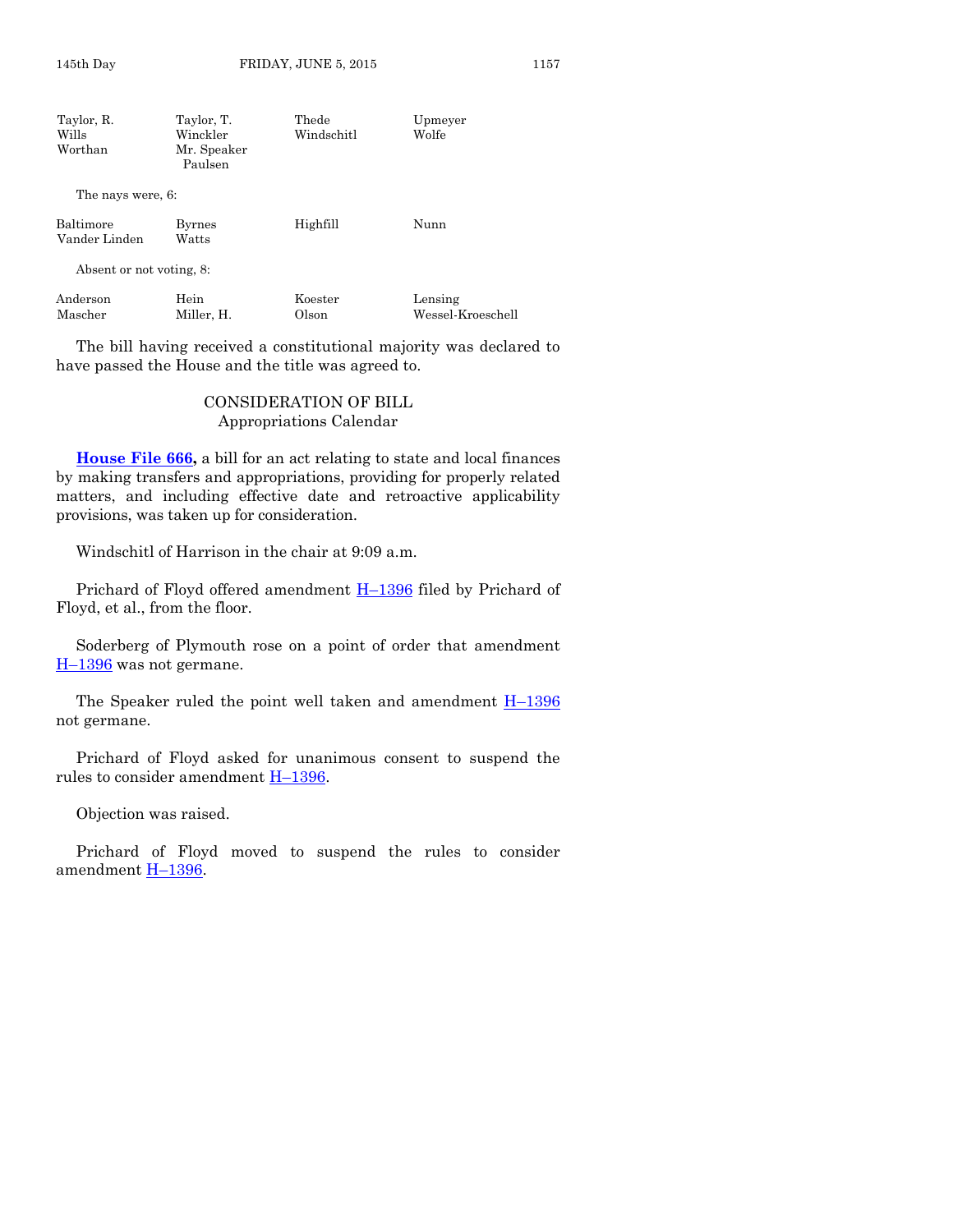#### Roll call was requested by Prichard of Floyd and Hall of Woodbury.

On the question "Shall the rules be suspended to consider amendment H–[1396?](http://coolice.legis.iowa.gov/Cool-ICE/default.asp?Category=billinfo&Service=Billbook&frame=1&GA=86&hbill=H1396)" [\(H.F. 666\)](http://coolice.legis.iowa.gov/Cool-ICE/default.asp?Category=billinfo&Service=Billbook&frame=1&GA=86&hbill=HF666)

The ayes were, 38:

| Abdul-Samad | Baxter                  | Bearinger  | Bennett  |
|-------------|-------------------------|------------|----------|
| Berry       | <b>Brown-Powers</b>     | Cohoon     | Dawson   |
| Dunkel      | Finkenauer              | Forbes     | Gaines   |
| Gaskill     | Hall                    | Hanson     | Heddens  |
| Hunter      | Isenhart                | Jacoby     | Kearns   |
| Kelley      | Kressig                 | Lykam      | McConkey |
| Meyer       | Oldson                  | Ourth      | Prichard |
| Ruff        | Running-Marquardt Smith |            | Staed    |
| Steckman    | Stutsman                | Taylor, T. | Thede    |
| Winckler    | Wolfe                   |            |          |

The nays were, 53:

| Bacon                    | Baltimore     | Baudler        | <b>Best</b> |  |
|--------------------------|---------------|----------------|-------------|--|
| Branhagen                | <b>Byrnes</b> | Carlson        | Cownie      |  |
| Devoe                    | Dolecheck     | Drake          | Fisher      |  |
| Forristall               | Frv           | Gassman        | Grassley    |  |
| Gustafson                | Hagenow       | Hanusa         | Heartsill   |  |
| Heaton                   | Highfill      | Holt           | Huseman     |  |
| Jones                    | Jorgensen     | Kaufmann       | Klein       |  |
| Kooiker                  | Landon        | Maxwell        | Miller, L.  |  |
| Mommsen                  | Nunn          | Paulsen, Spkr. | Paustian    |  |
| Pettengill               | Rizer         | Rogers         | Salmon      |  |
| Sands                    | Sexton        | Sheets         | Sieck       |  |
| Soderberg                | Stanerson     | Taylor, R.     | Upmeyer     |  |
| Vander Linden            | Watts         | Wills          | Worthan     |  |
| Windschitl.              |               |                |             |  |
| Presiding                |               |                |             |  |
| Absent or not voting, 9: |               |                |             |  |

| Anderson          | Hein       | Koester | Lensing |
|-------------------|------------|---------|---------|
| Mascher           | Miller. H. | Moore   | Olson   |
| Wessel-Kroeschell |            |         |         |

The motion to suspend the rules lost.

Soderberg of Plymouth offered amendment  $H-1395$  $H-1395$  filed by him from the floor and moved its adoption.

Amendment **H**-[1395](http://coolice.legis.iowa.gov/Cool-ICE/default.asp?Category=billinfo&Service=Billbook&frame=1&GA=86&hbill=H1395) was adopted.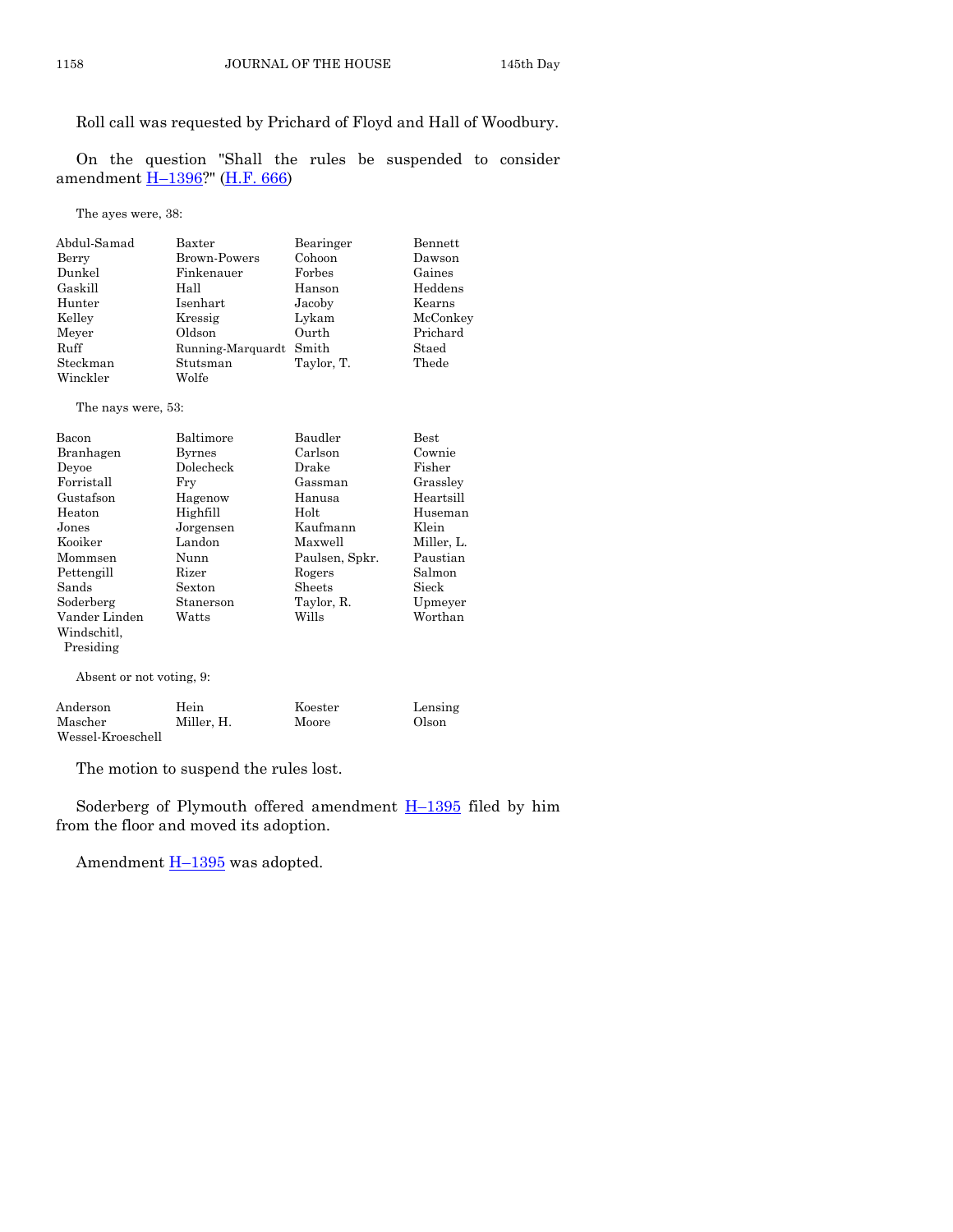Pettengill of Benton rose on a point of order regarding Rule 10, decorum in debate.

The Speaker ruled the point not well taken.

Smith of Marshall rose on a point of order regarding Rule 10, decorum in debate.

The Speaker ruled the point well taken.

Speaker Paulsen in the chair at 9:48 a.m.

Soderberg of Plymouth moved that the bill be read a last time now and placed upon its passage which motion prevailed and the bill was read a last time.

On the question "Shall the bill pass?" ([H.F. 666\)](http://coolice.legis.iowa.gov/Cool-ICE/default.asp?Category=billinfo&Service=Billbook&frame=1&GA=86&hbill=HF666)

The ayes were, 87:

| Abdul-Samad       | Bacon             | Baltimore           | Baudler    |
|-------------------|-------------------|---------------------|------------|
| Baxter            | Bearinger         | Bennett             | Berry      |
| <b>Best</b>       | Branhagen         | <b>Brown-Powers</b> | Byrnes     |
| Carlson           | Cohoon            | Cownie              | Dawson     |
| Deyoe             | Dolecheck         | Drake               | Dunkel     |
| Finkenauer        | Fisher            | Forbes              | Forristall |
| Fry               | Gaines            | Gaskill             | Gassman    |
| Grassley          | Gustafson         | Hagenow             | Hall       |
| Hanson            | Hanusa            | Heaton              | Heddens    |
| Highfill          | Holt              | Huseman             | Jacoby     |
| Jones             | Jorgensen         | Kaufmann            | Kearns     |
| Kelley            | Klein             | Kooiker             | Kressig    |
| Landon            | Lykam             | Maxwell             | McConkey   |
| Meyer             | Miller, L.        | Mommsen             | Moore      |
| Nunn              | Oldson            | Ourth               | Paustian   |
| Pettengill        | Prichard          | Rizer               | Rogers     |
| Ruff              | Running-Marquardt | Salmon              | Sands      |
| Sexton            | Sheets            | Sieck               | Smith      |
| Soderberg         | Staed             | Stanerson           | Stutsman   |
| Taylor, R.        | Taylor, T.        | Thede               | Upmeyer    |
| Vander Linden     | Watts             | Wills               | Windschitl |
| Wolfe             | Worthan           | Mr. Speaker         |            |
|                   |                   | Paulsen             |            |
| The nays were, 4: |                   |                     |            |

Hunter Isenhart Steckman Winckler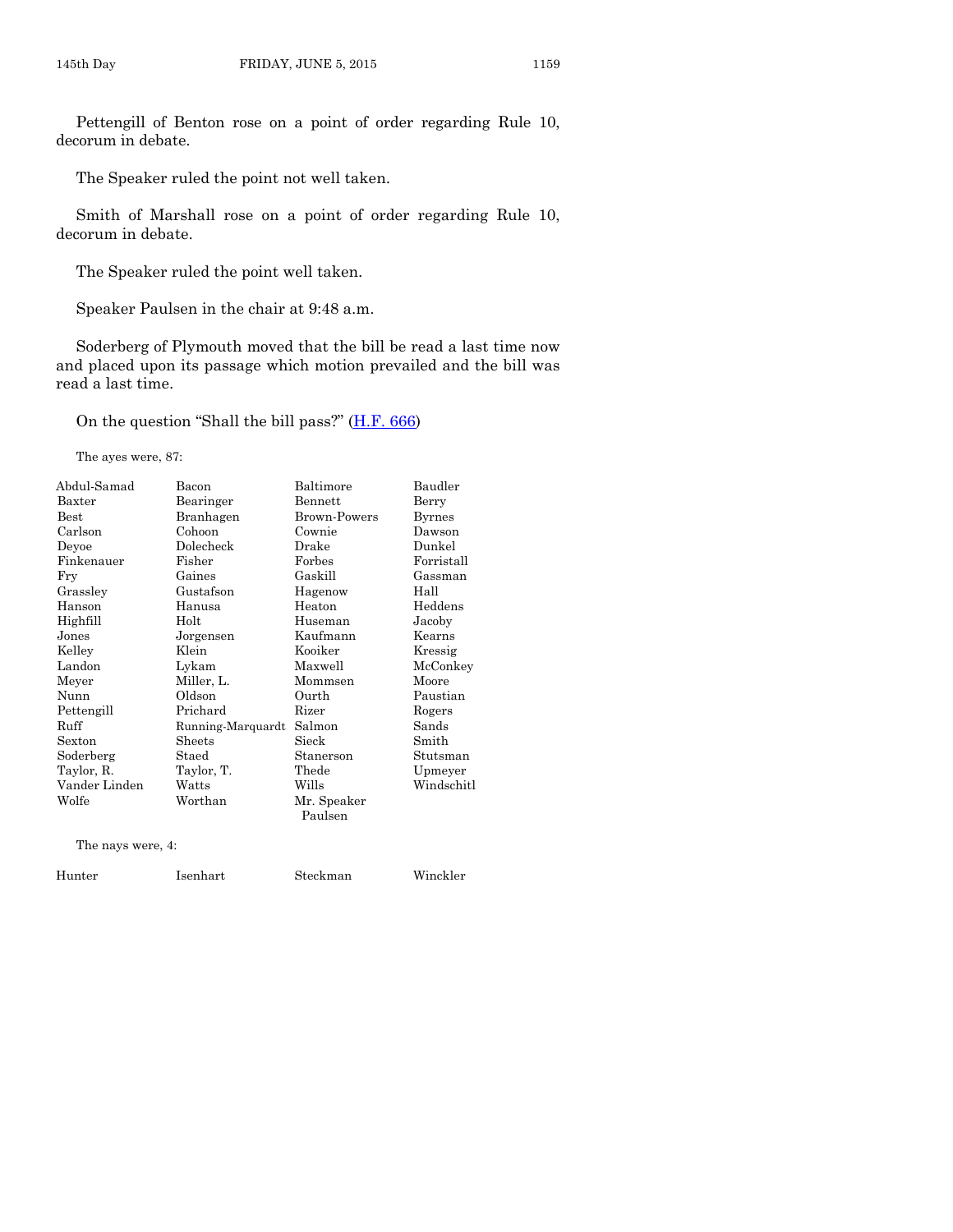Absent or not voting, 9:

| Anderson          | Heartsill | Hein       | Koester |
|-------------------|-----------|------------|---------|
| Lensing           | Mascher   | Miller. H. | Olson   |
| Wessel-Kroeschell |           |            |         |

The bill having received a constitutional majority was declared to have passed the House and the title was agreed to.

#### IMMEDIATE MESSAGES

Upmeyer of Cerro Gordo asked and received unanimous consent that the following bills be immediately messaged to the Senate: **House Files 652, 666** and **[Senate File 513.](http://coolice.legis.iowa.gov/Cool-ICE/default.asp?Category=billinfo&Service=Billbook&frame=1&GA=86&hbill=SF513)**

#### [HOUSE FILE 667](http://coolice.legis.iowa.gov/Cool-ICE/default.asp?Category=billinfo&Service=Billbook&frame=1&GA=86&hbill=HF667) WITHDRAWN

Rogers of Black Hawk asked and received unanimous consent to withdraw [House File 667](http://coolice.legis.iowa.gov/Cool-ICE/default.asp?Category=billinfo&Service=Billbook&frame=1&GA=86&hbill=HF667) from further consideration by the House.

The House stood at ease at 9:52 a.m., until the fall of the gavel.

The House resumed session at 11:28 a.m., Speaker Paulsen in the chair.

#### MESSAGES FROM THE SENATE

The following messages were received from the Senate:

Mr. Speaker: I am directed to inform your honorable body that the Senate has on June 5, 2015, concurred in the House amendment to the Senate amendment and passed the following bill in which the concurrence of the Senate was asked:

[House File 652,](http://coolice.legis.iowa.gov/Cool-ICE/default.asp?Category=billinfo&Service=Billbook&frame=1&GA=86&hbill=HF652) a bill for an act relating to underground storage tanks, including by establishing an underground storage tank cost share grant program and fund and making an appropriation.

Also: That the Senate has on June 5, 2015, passed the following bill in which the concurrence of the Senate was asked:

[House File 666,](http://coolice.legis.iowa.gov/Cool-ICE/default.asp?Category=billinfo&Service=Billbook&frame=1&GA=86&hbill=HF666) a bill for an act relating to state and local finances by making transfers and appropriations, providing for properly related matters, and including effective date and retroactive applicability provisions.

MICHAEL E. MARSHALL, Secretary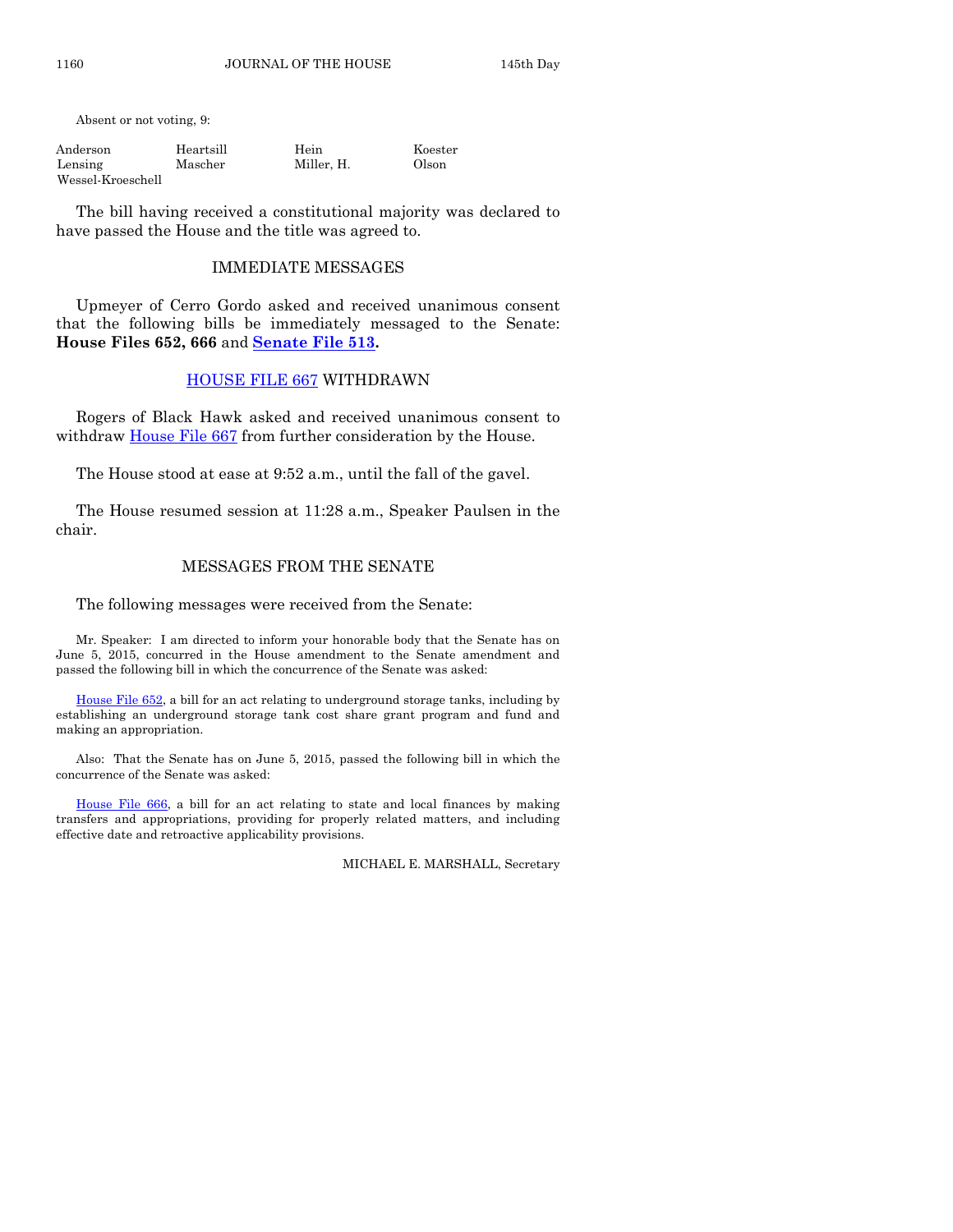#### SENATE AMENDMENTS CONSIDERED House Concurred

Baltimore of Boone called up for consideration **[House File 616,](http://coolice.legis.iowa.gov/Cool-ICE/default.asp?Category=billinfo&Service=Billbook&frame=1&GA=86&hbill=HF616)** a bill for an act relating to property tax credits and assessment by modifying filing deadline provisions, modifying requirements relating to property assessment notices and equalization order notices, modifying provisions relating to property assessment protests and assessor informal reviews, and including effective date and applicability provisions, amended by the Senate amendment  $H-1382$ .

Windschitl of Harrison asked and received unanimous consent to withdraw amendment  $H-1393$ , to the Senate amendment  $H-1382$ , filed by him and Sands of Louisa on June 4, 2015.

Windschitl of Harrison offered amendment  $H-1400$ , to the Senate amendment H–[1382,](http://coolice.legis.iowa.gov/Cool-ICE/default.asp?Category=billinfo&Service=Billbook&frame=1&GA=86&hbill=H1382) filed by him and Sands of Louisa, from the floor and moved its adoption.

Amendment  $\underline{H-1400}$ , to the Senate amendment  $\underline{H-1382}$ , was adopted.

Baltimore of Boone moved that the House concur in the Senate amendment H–[1382,](http://coolice.legis.iowa.gov/Cool-ICE/default.asp?Category=billinfo&Service=Billbook&frame=1&GA=86&hbill=H1382) as amended.

The motion prevailed and the House concurred in the Senate amendment  $H-1382$ , as amended.

Baltimore of Boone moved that the bill, as amended by the Senate, further amended and concurred in by the House, be read a last time now and placed upon its passage which motion prevailed and the bill was read a last time.

On the question "Shall the bill pass?" ([H.F. 616\)](http://coolice.legis.iowa.gov/Cool-ICE/default.asp?Category=billinfo&Service=Billbook&frame=1&GA=86&hbill=HF616)

The ayes were, 92:

| Abdul-Samad   | Bacon     | Baltimore           | Baudler       |
|---------------|-----------|---------------------|---------------|
| Baxter        | Bearinger | Bennett             | Berry         |
| $_{\rm Best}$ | Branhagen | <b>Brown-Powers</b> | <b>Byrnes</b> |
| Carlson       | Cohoon    | Cownie              | Dawson        |
| Devoe         | Dolecheck | Drake               | Dunkel        |
| Finkenauer    | Fisher    | Forbes              | Forristall    |
| Fry           | Gaines    | Gaskill             | Gassman       |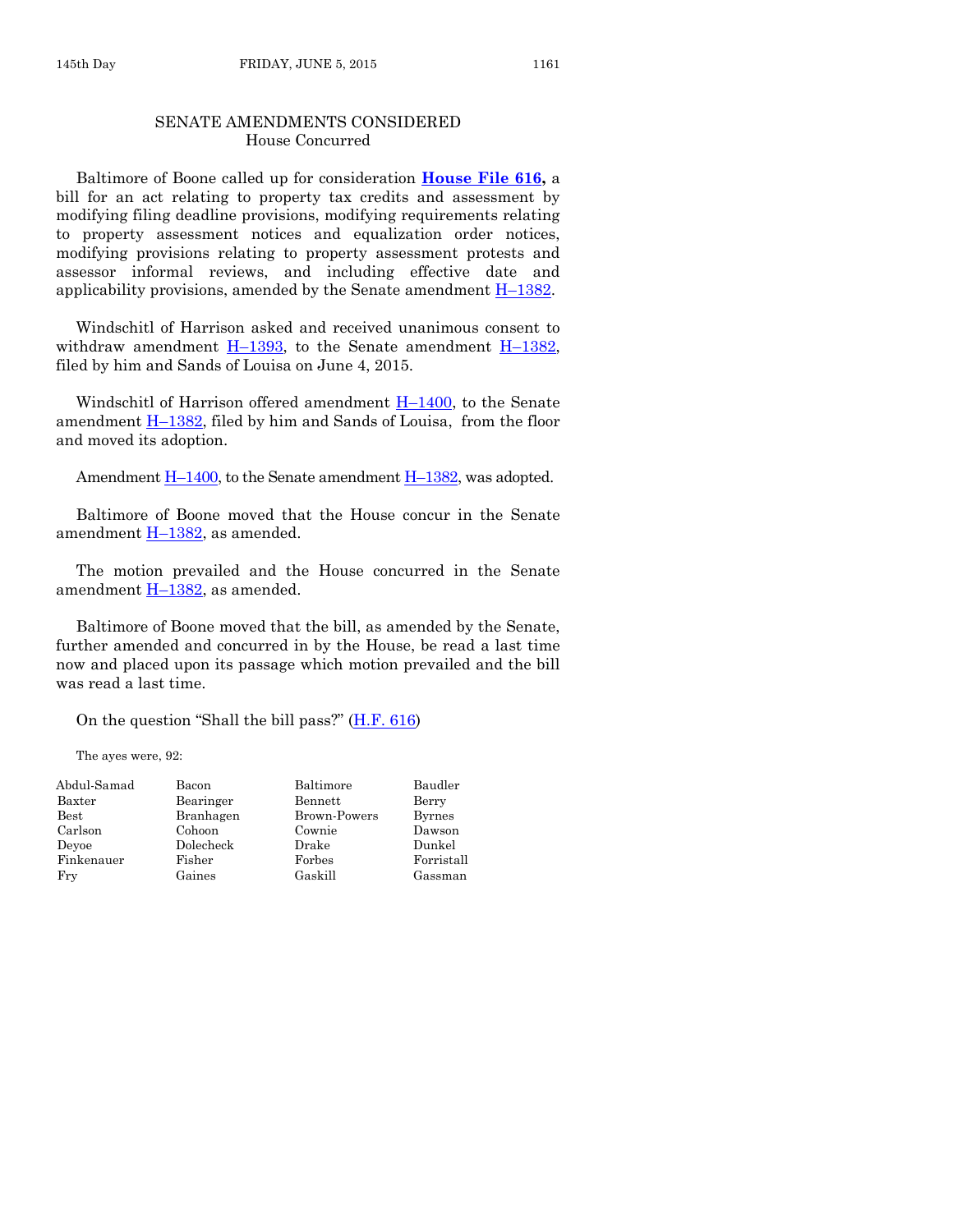| Grassley                 | Gustafson  | Hagenow   | Hall                   |
|--------------------------|------------|-----------|------------------------|
| Hanson                   | Hanusa     | Heartsill | Heaton                 |
| Heddens                  | Highfill   | Holt      | Hunter                 |
| Huseman                  | Isenhart   | Jacoby    | Jones                  |
| Jorgensen                | Kaufmann   | Kearns    | Kelley                 |
| Klein                    | Kooiker    | Kressig   | Landon                 |
| Lykam                    | Maxwell    | McConkey  | Meyer                  |
| Miller, L.               | Mommsen    | Moore     | Nunn                   |
| Oldson                   | Ourth      | Paustian  | Pettengill             |
| Prichard                 | Rizer      | Rogers    | Ruff                   |
| Running-Marquardt        | Salmon     | Sands     | Sexton                 |
| $\rm{Sheets}$            | Sieck      | Smith     | Soderberg              |
| Staed                    | Stanerson  | Steckman  | Stutsman               |
| Taylor, R.               | Taylor, T. | Thede     | Upmeyer                |
| Vander Linden            | Watts      | Wills     | Winckler               |
| Windschitl               | Wolfe      | Worthan   | Mr. Speaker<br>Paulsen |
| The nays were, none.     |            |           |                        |
| Absent or not voting, 8: |            |           |                        |
|                          |            |           |                        |

Anderson Hein Koester Lensing Mascher Miller, H. Olson Wessel-Kroeschell

The bill having received a constitutional majority was declared to have passed the House and the title, as amended, was agreed to.

#### House Concurred

Hagenow of Polk called up for consideration **[House File 645,](http://coolice.legis.iowa.gov/Cool-ICE/default.asp?Category=billinfo&Service=Billbook&frame=1&GA=86&hbill=HF645)** a bill for an act modifying provisions applicable to the renewable energy tax credit, and including effective date and retroactive applicability provisions, amended by the Senate, and moved that the House concur in the Senate amendment H–[1387.](http://coolice.legis.iowa.gov/Cool-ICE/default.asp?Category=billinfo&Service=Billbook&frame=1&GA=86&hbill=H1387)

Watts of Dallas asked and received unanimous consent to withdraw amendment  $H-1397$ , to the Senate amendment  $H-1387$ , filed by him from the floor.

Sands of Louisa offered amendment  $H-1398$ , to the Senate amendment  $H-1387$ , filed by him from the floor and moved its adoption.

Roll call was requested by Jacoby of Johnson and Abdul-Samad of Polk.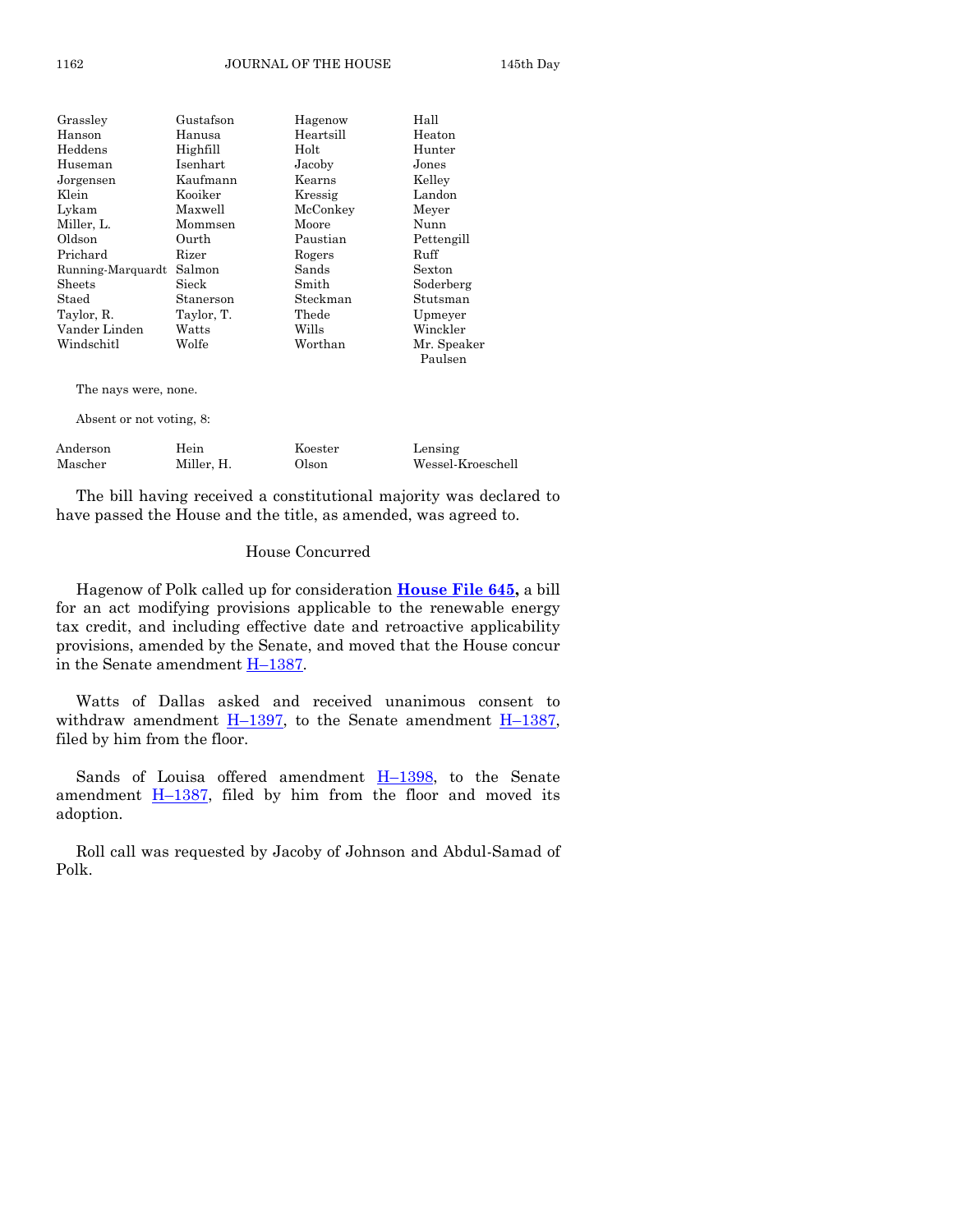On the question "Shall amendment  $H-1398$ , to the Senate amendment  $H-1387$ , be adopted?" ( $H.F. 645$ )

The ayes were, 54:

| Bacon                    | Baltimore     | Baudler       | Baxter     |  |
|--------------------------|---------------|---------------|------------|--|
| <b>Best</b>              | Branhagen     | <b>Byrnes</b> | Carlson    |  |
| Cownie                   | Devoe         | Dolecheck     | Drake      |  |
| Fisher                   | Forristall    | Fry           | Gaskill    |  |
| Gassman                  | Grassley      | Gustafson     | Hagenow    |  |
| Hanusa                   | Heartsill     | Heaton        | Highfill   |  |
| Holt                     | Huseman       | Jones         | Jorgensen  |  |
| Kaufmann                 | Klein         | Kooiker       | Landon     |  |
| Maxwell                  | Mommsen       | Moore         | Nunn       |  |
| Paustian                 | Pettengill    | Rizer         | Rogers     |  |
| Salmon                   | Sands         | Sexton        | Sheets     |  |
| Sieck                    | Soderberg     | Stanerson     | Taylor, R. |  |
| Upmeyer                  | Vander Linden | Wills         | Windschitl |  |
| Worthan                  | Mr. Speaker   |               |            |  |
|                          | Paulsen       |               |            |  |
| The nays were, 38:       |               |               |            |  |
| Abdul-Samad              | Bearinger     | Bennett       | Berry      |  |
| Brown-Powers             | Cohoon        | Dawson        | Dunkel     |  |
| Finkenauer               | Forbes        | Gaines        | Hall       |  |
| Hanson                   | Heddens       | Hunter        | Isenhart   |  |
| Jacoby                   | Kearns        | Kelley        | Kressig    |  |
| Lykam                    | McConkey      | Meyer         | Miller, L. |  |
| Oldson                   | Ourth         | Prichard      | Ruff       |  |
| Running-Marquardt        | Smith         | Staed         | Steckman   |  |
| Stutsman                 | Taylor, T.    | Thede         | Watts      |  |
| Winckler                 | Wolfe         |               |            |  |
| Absent or not voting, 8: |               |               |            |  |

| Anderson | Hein       | Koester | Lensing           |
|----------|------------|---------|-------------------|
| Mascher  | Miller. H. | Olson   | Wessel-Kroeschell |

Amendment  $\underline{H-1398}$ , to the Senate amendment  $\underline{H-1387}$ , was adopted.

Kelley of Jasper asked and received unanimous consent to withdraw amendment  $H-1399$ , to the Senate amendment  $H-1387$ , filed by him from the floor.

Hagenow of Polk moved that the House concur in the Senate amendment  $H-1387$ , as amended.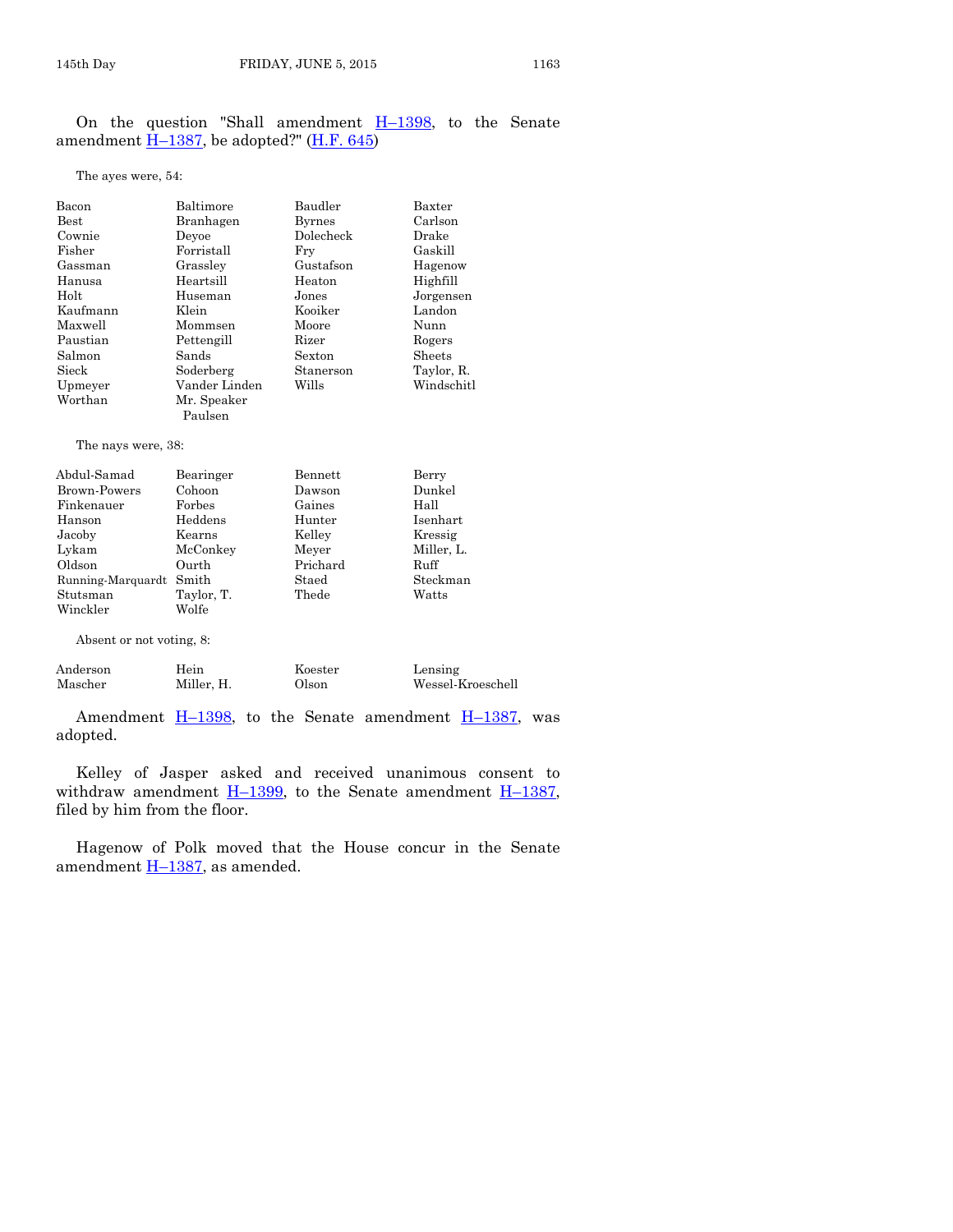The motion prevailed and the House concurred in the Senate Amendment  $\underline{H-1387}$ , as amended.

Hagenow of Polk moved that the bill, as amended by the Senate, further amended and concurred in by the House, be read a last time now and placed upon its passage which motion prevailed and the bill was read a last time.

On the question "Shall the bill pass?" [\(H.F. 645\)](http://coolice.legis.iowa.gov/Cool-ICE/default.asp?Category=billinfo&Service=Billbook&frame=1&GA=86&hbill=HF645)

The ayes were, 88:

| Abdul-Samad              | Bacon             | Baltimore           | Baudler           |
|--------------------------|-------------------|---------------------|-------------------|
| Baxter                   | Bearinger         | Bennett             | Berry             |
| <b>Best</b>              | Branhagen         | <b>Brown-Powers</b> | <b>Byrnes</b>     |
| Carlson                  | Cohoon            | Cownie              | Dawson            |
| Deyoe                    | Dolecheck         | Drake               | Dunkel            |
| Finkenauer               | Fisher            | Forbes              | Forristall        |
| Fry                      | Gaines            | Gaskill             | Gassman           |
| Grassley                 | Gustafson         | Hagenow             | Hall              |
| Hanson                   | Hanusa            | Heaton              | Heddens           |
| Holt                     | Huseman           | Isenhart            | Jacoby            |
| Jones                    | Jorgensen         | Kaufmann            | Kearns            |
| Kelley                   | Klein             | Kooiker             | Kressig           |
| Landon                   | Lykam             | Maxwell             | McConkey          |
| Meyer                    | Miller, L.        | Mommsen             | Moore             |
| Nunn                     | Oldson            | Ourth               | Paustian          |
| Pettengill               | Prichard          | Rizer               | Rogers            |
| Ruff                     | Running-Marquardt | Salmon              | Sands             |
| Sexton                   | Sheets            | Sieck               | Smith             |
| Soderberg                | Staed             | Stanerson           | Steckman          |
| Stutsman                 | Taylor, R.        | Taylor, T.          | Thede             |
| Upmeyer                  | Vander Linden     | Wills               | Winckler          |
| Windschitl               | Wolfe             | Worthan             | Mr. Speaker       |
|                          |                   |                     | Paulsen           |
| The nays were, 4:        |                   |                     |                   |
| Heartsill                | Highfill          | Hunter              | Watts             |
| Absent or not voting, 8: |                   |                     |                   |
| Anderson                 | Hein              | Koester             | Lensing           |
| Mascher                  | Miller, H.        | Olson               | Wessel-Kroeschell |
|                          |                   |                     |                   |

The bill having received a constitutional majority was declared to have passed the House and the title, as amended, was agreed to.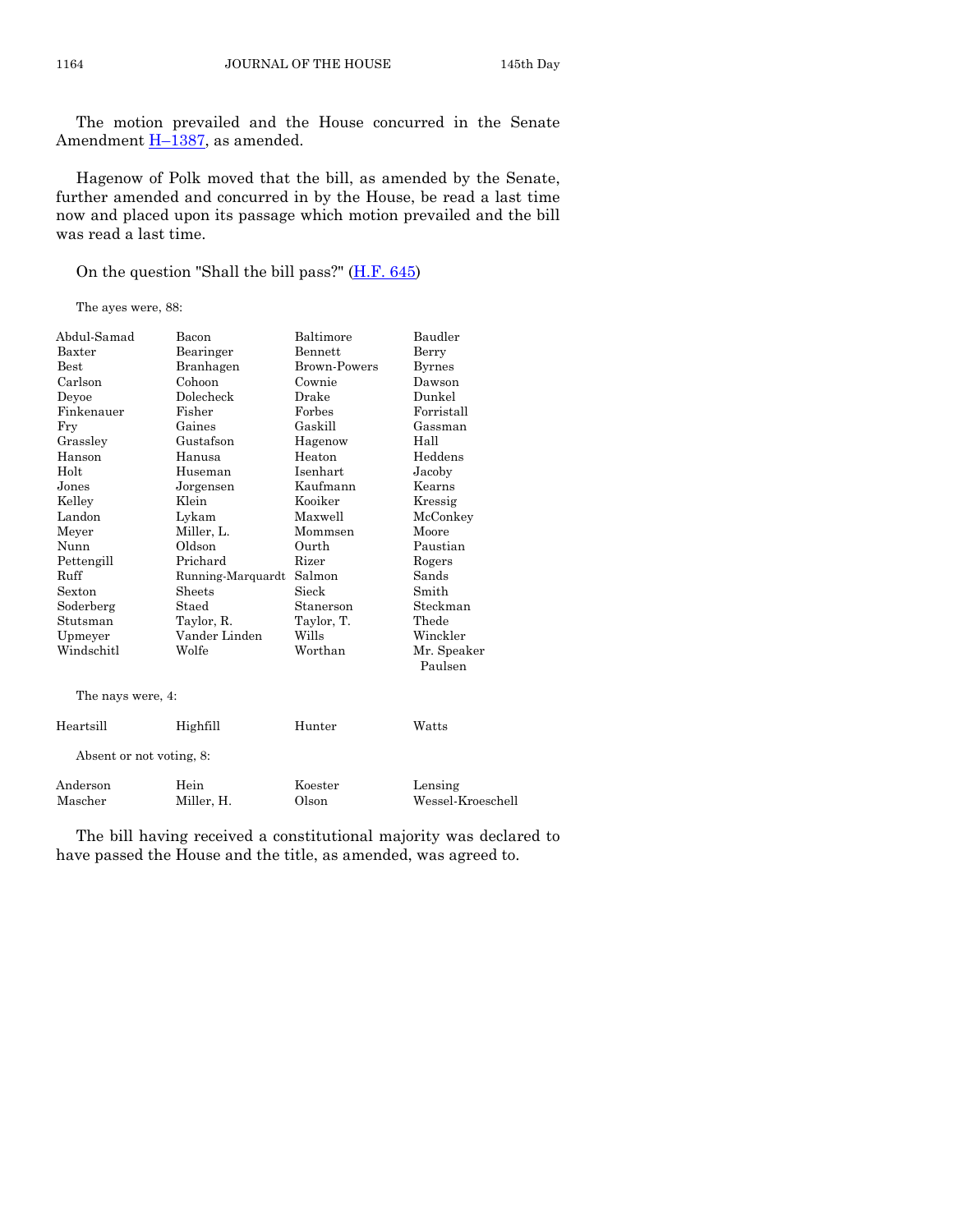#### House Concurred

Worthan of Buena Vista called up for consideration **[House File 651,](http://coolice.legis.iowa.gov/Cool-ICE/default.asp?Category=billinfo&Service=Billbook&frame=1&GA=86&hbill=HF651)** a bill for an act relating to expenditures of moneys from the E911 emergency communications fund, other duties of the department of homeland security and emergency management, and other properly related matters, amended by the Senate, and moved that the House concur in the Senate amendment H–[1394.](http://coolice.legis.iowa.gov/Cool-ICE/default.asp?Category=billinfo&Service=Billbook&frame=1&GA=86&hbill=H1394)

The motion prevailed and the House concurred in the Senate amendment H–[1394.](http://coolice.legis.iowa.gov/Cool-ICE/default.asp?Category=billinfo&Service=Billbook&frame=1&GA=86&hbill=H1394)

Worthan of Buena Vista moved that the bill, as amended by the Senate and concurred in by the House, be read a last time now and placed upon its passage which motion prevailed and the bill was read a last time.

On the question "Shall the bill pass?"  $(H.F. 651)$ 

The ayes were, 92:

| Abdul-Samad       | Bacon      | Baltimore           | Baudler       |
|-------------------|------------|---------------------|---------------|
| Baxter            | Bearinger  | Bennett             | Berry         |
| Best              | Branhagen  | <b>Brown-Powers</b> | <b>Byrnes</b> |
| Carlson           | Cohoon     | Cownie              | Dawson        |
| Deyoe             | Dolecheck  | Drake               | Dunkel        |
| Finkenauer        | Fisher     | Forbes              | Forristall    |
| Fry               | Gaines     | Gaskill             | Gassman       |
| Grassley          | Gustafson  | Hagenow             | Hall          |
| Hanson            | Hanusa     | Heartsill           | Heaton        |
| Heddens           | Highfill   | Holt                | Hunter        |
| Huseman           | Isenhart   | Jacoby              | Jones         |
| Jorgensen         | Kaufmann   | Kearns              | Kelley        |
| Klein             | Kooiker    | Kressig             | Landon        |
| Lykam             | Maxwell    | McConkey            | Meyer         |
| Miller, L.        | Mommsen    | Moore               | Nunn          |
| Oldson            | Ourth      | Paustian            | Pettengill    |
| Prichard          | Rizer      | Rogers              | Ruff          |
| Running-Marquardt | Salmon     | Sands               | Sexton        |
| Sheets            | Sieck      | Smith               | Soderberg     |
| Staed             | Stanerson  | Steckman            | Stutsman      |
| Taylor, R.        | Taylor, T. | Thede               | Upmeyer       |
| Vander Linden     | Watts      | Wills               | Winckler      |
| Windschitl        | Wolfe      | Worthan             | Mr. Speaker   |
|                   |            |                     | Paulsen       |

The nays were, none.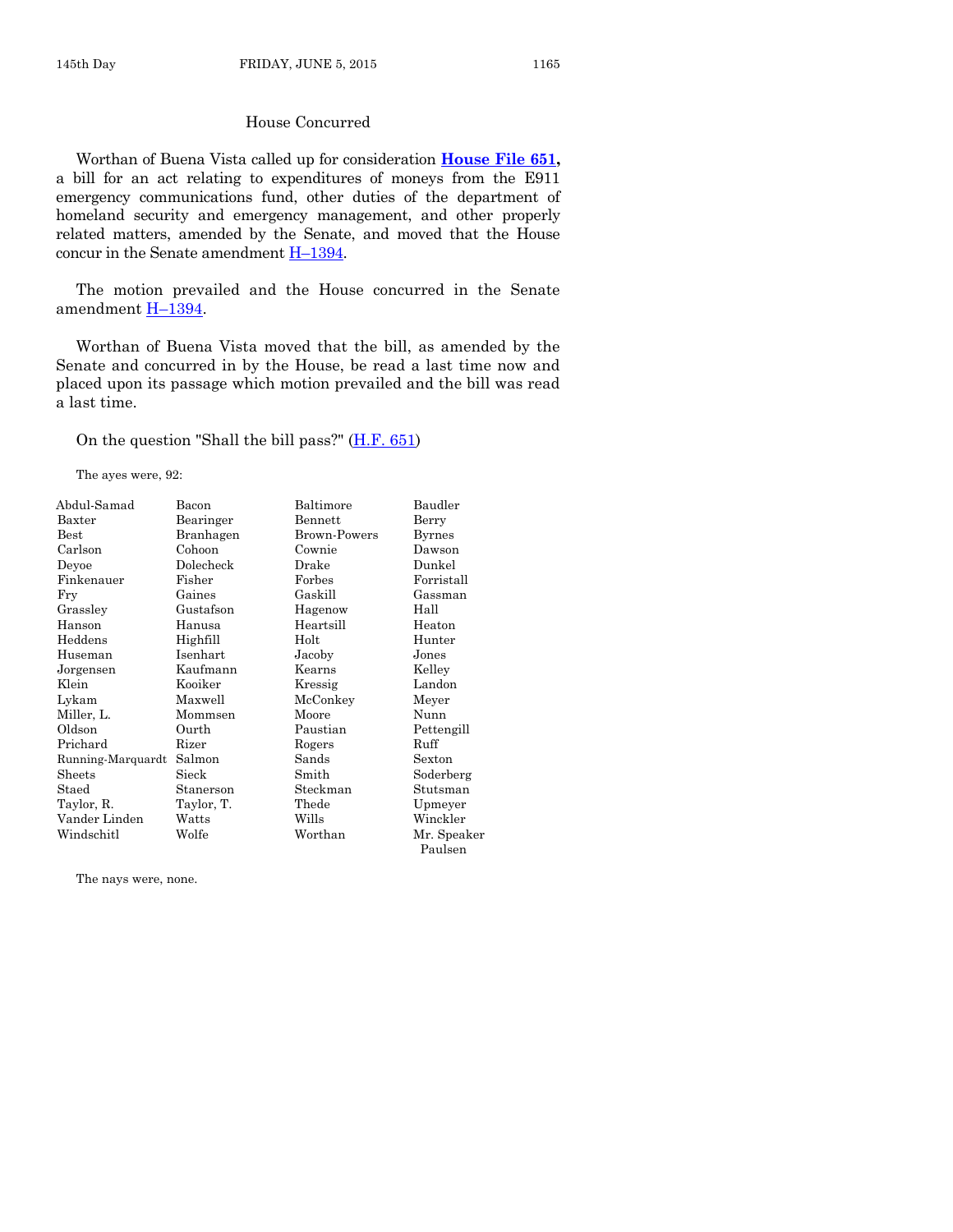Absent or not voting, 8:

| Anderson | Hein       | Koester | Lensing           |
|----------|------------|---------|-------------------|
| Mascher  | Miller, H. | Olson   | Wessel-Kroeschell |

The bill having received a constitutional majority was declared to have passed the House and the title, as amended, was agreed to.

#### IMMEDIATE MESSAGES

Upmeyer of Cerro Gordo asked and received unanimous consent that the following bills be immediately messaged to the Senate: **House Files 616, 645** and **651.**

On motion by Upmeyer of Cerro Gordo, the House was recessed at 11:52 a.m., until 12:45 p.m.

#### AFTERNOON SESSION

The House reconvened at 2:01 p.m., Speaker Paulsen in the chair.

# INTRODUCTION OF BILLS

**[House Joint Resolution 12,](http://coolice.legis.iowa.gov/Cool-ICE/default.asp?Category=billinfo&Service=Billbook&frame=1&GA=86&hbill=HJR12)** by Isenhart, a Joint Resolution proposing an amendment to the Constitution of the State of Iowa relating to the funding of the natural resources and outdoor recreation trust fund.

Read first time and referred to committee on **Ways and Means.**

**[House File 668,](http://coolice.legis.iowa.gov/Cool-ICE/default.asp?Category=billinfo&Service=Billbook&frame=1&GA=86&hbill=HF668)** by Hanson, a bill for an act providing for the incidental sale of unpasteurized milk, or milk products manufactured from such milk, by producers holding a permit issued by the department of agriculture and land stewardship.

Read first time and referred to committee on **Agriculture.**

#### CONFERENCE COMMITTEE REPORT RECEIVED [\(Senate File 171\)](http://coolice.legis.iowa.gov/Cool-ICE/default.asp?Category=billinfo&Service=Billbook&frame=1&GA=86&hbill=SF171)

A conference committee report signed by the following Senate and House members was filed June 5, 2015, on **[Senate File 171,](http://coolice.legis.iowa.gov/Cool-ICE/default.asp?Category=billinfo&Service=Billbook&frame=1&GA=86&hbill=SF171)** a bill for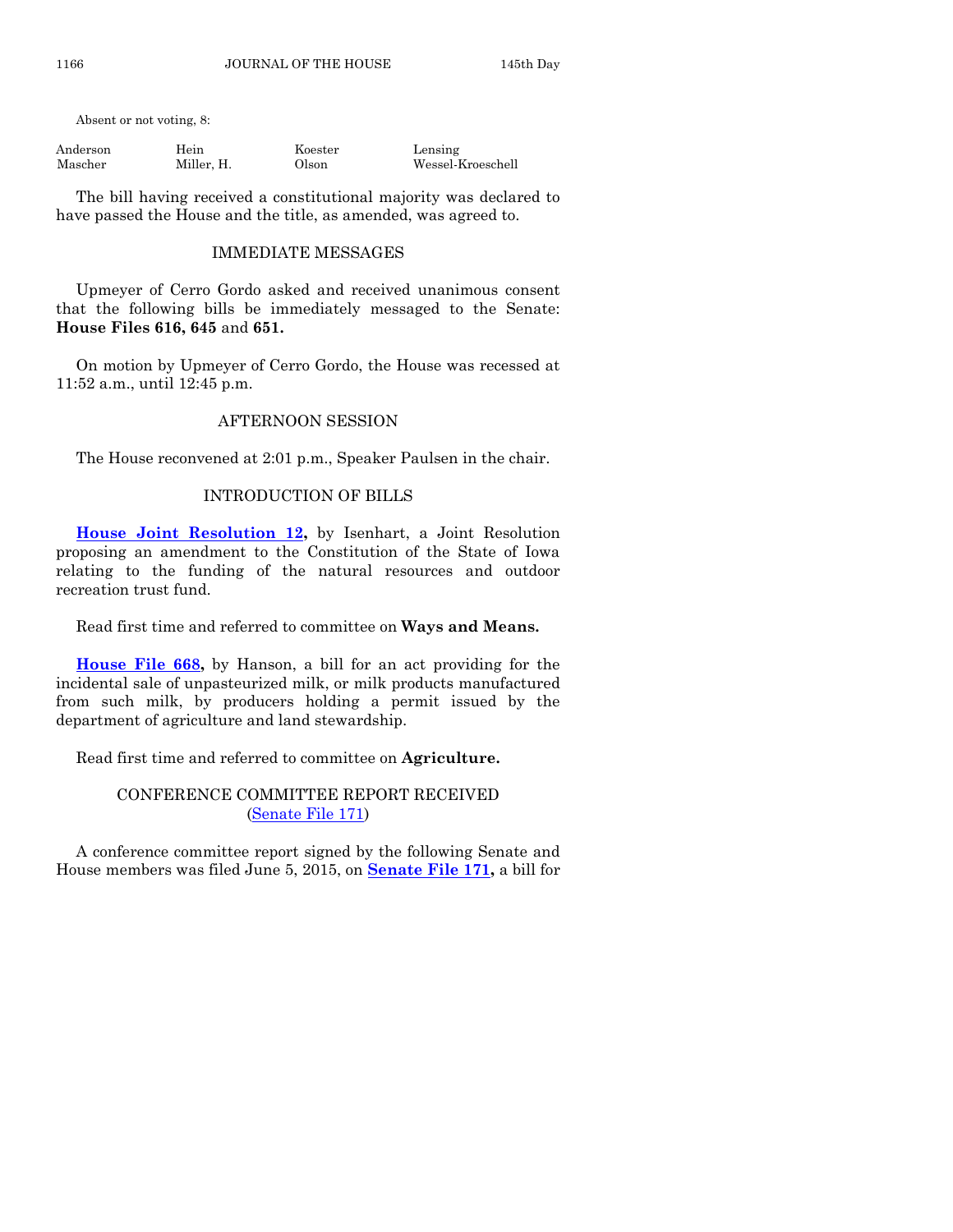an act establishing the state percent of growth and including effective date provisions:

ON THE PART OF THE HOUSE: ON THE PART OF THE SENATE: CHUCK SODERBERG, CHAIR HERMAN C. QUIRMBACH, CHAIR KRAIG PAULSEN BILL DIX LINDA UPMEYER MICHAEL E. GRONSTAL AMY SINCLAIR

#### CONFERENCE COMMITTEE REPORT RECEIVED [\(Senate File 172\)](http://coolice.legis.iowa.gov/Cool-ICE/default.asp?Category=billinfo&Service=Billbook&frame=1&GA=86&hbill=SF172)

A conference committee report signed by the following Senate and House members was filed June 5, 2015, on **[Senate File 172,](http://coolice.legis.iowa.gov/Cool-ICE/default.asp?Category=billinfo&Service=Billbook&frame=1&GA=86&hbill=SF172)** a bill for an act establishing the categorical state percent of growth and including effective date provision:

ON THE PART OF THE HOUSE: ON THE PART OF THE SENATE: CHUCK SODERBERG, CHAIR HERMAN C. QUIRMBACH, CHAIR KRAIG PAULSEN BILL DIX LINDA UPMEYER MICHAEL E. GRONSTAL AMY SINCLAIR

#### CONFERENCE COMMITTEE REPORT RECEIVED [\(Senate File 510\)](http://coolice.legis.iowa.gov/Cool-ICE/default.asp?Category=billinfo&Service=Billbook&frame=1&GA=86&hbill=SF510)

A conference committee report signed by the following Senate and House members was filed June 5, 2015, on **[Senate File 510,](http://coolice.legis.iowa.gov/Cool-ICE/default.asp?Category=billinfo&Service=Billbook&frame=1&GA=86&hbill=SF510)** a bill for an act relating to state and local finances by making appropriations, providing for fees, providing for legal responsibilities, providing for certain employee benefits, and providing for regulatory, taxation, and properly related matters, and including penalties and effective date and retroactive and other applicability provisions.

ON THE PART OF THE HOUSE: ON THE PART OF THE SENATE:

CHUCK SODERBERG, CHAIR ROBERT E. DVORSKY, CHAIR KRAIG PAULSEN MICHAEL E. GRONSTAL LINDA UPMEYER PAM JOCHUM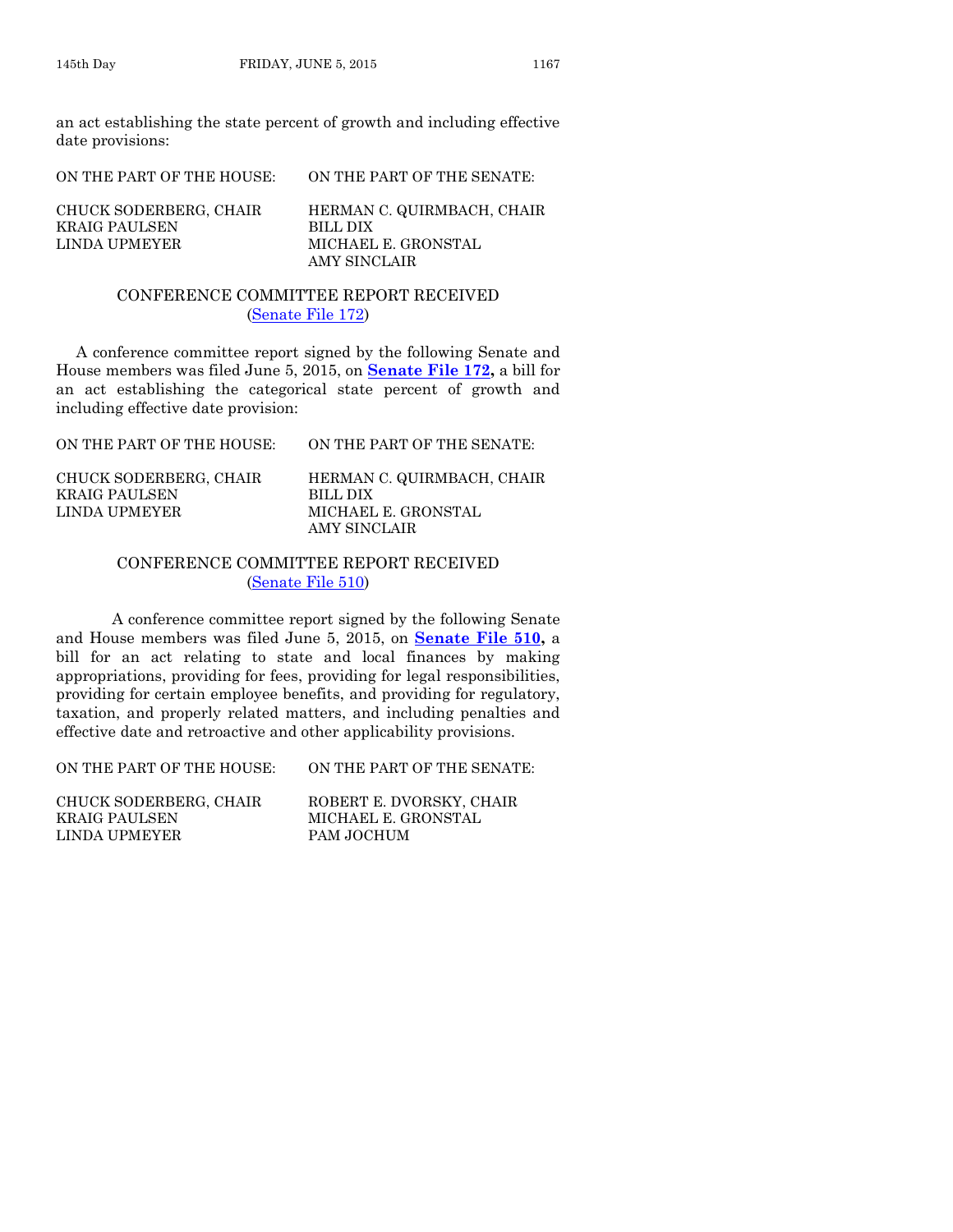#### MESSAGES FROM THE SENATE

The following messages were received from the Senate:

Mr. Speaker: I am directed to inform your honorable body that the Senate has on June 5, 2015, concurred in the House amendment to the Senate amendment and passed the following bill in which the concurrence of the Senate was asked:

[House File 616,](http://coolice.legis.iowa.gov/Cool-ICE/default.asp?Category=billinfo&Service=Billbook&frame=1&GA=86&hbill=HF616) a bill for an act relating to property tax credits and assessment by modifying filing deadline provisions, modifying requirements relating to property assessment notices and equalization order notices, modifying provisions relating to property assessment protests and assessor informal reviews, and including effective date and applicability provisions.

Also: That the Senate has on June 5, 2015, concurred in the House amendment to the Senate amendment and passed the following bill in which the concurrence of the Senate was asked:

[House File 632,](http://coolice.legis.iowa.gov/Cool-ICE/default.asp?Category=billinfo&Service=Billbook&frame=1&GA=86&hbill=HF632) a bill for an act relating to various matters involving insurance and the insurance division of the department of commerce and including effective date provisions.

Also: That the Senate has on June 5, 2015, concurred in the House amendment to the Senate amendment and passed the following bill in which the concurrence of the Senate was asked:

[House File 645,](http://coolice.legis.iowa.gov/Cool-ICE/default.asp?Category=billinfo&Service=Billbook&frame=1&GA=86&hbill=HF645) a bill for an act modifying provisions applicable to the renewable energy tax credit, and including effective date and retroactive applicability provisions.

Also: That the Senate has on June 5, 2015, adopted the Conference Committee report and passed [Senate File 171,](http://coolice.legis.iowa.gov/Cool-ICE/default.asp?Category=billinfo&Service=Billbook&frame=1&GA=86&hbill=SF171) a bill for an act establishing the state percent of growth and including effective date provisions.

Also: That the Senate has on June 5, 2015, adopted the Conference Committee report and passed [Senate File 172,](http://coolice.legis.iowa.gov/Cool-ICE/default.asp?Category=billinfo&Service=Billbook&frame=1&GA=86&hbill=SF172) a bill for an act establishing the categorical state percent of growth and including effective date provisions.

#### MICHAEL E. MARSHALL, Secretary

#### SECOND CONFERENCE COMMITTEE REPORT RECEIVED [\(House File 635\)](http://coolice.legis.iowa.gov/Cool-ICE/default.asp?Category=billinfo&Service=Billbook&frame=1&GA=86&hbill=HF635)

A second conference committee report signed by the following Senate and House members was filed June 5, 2015, on **[House File 635,](http://coolice.legis.iowa.gov/Cool-ICE/default.asp?Category=billinfo&Service=Billbook&frame=1&GA=86&hbill=HF635)** a bill for an act relating to matters under the purview of the department of transportation, providing fees, and including effective date provisions: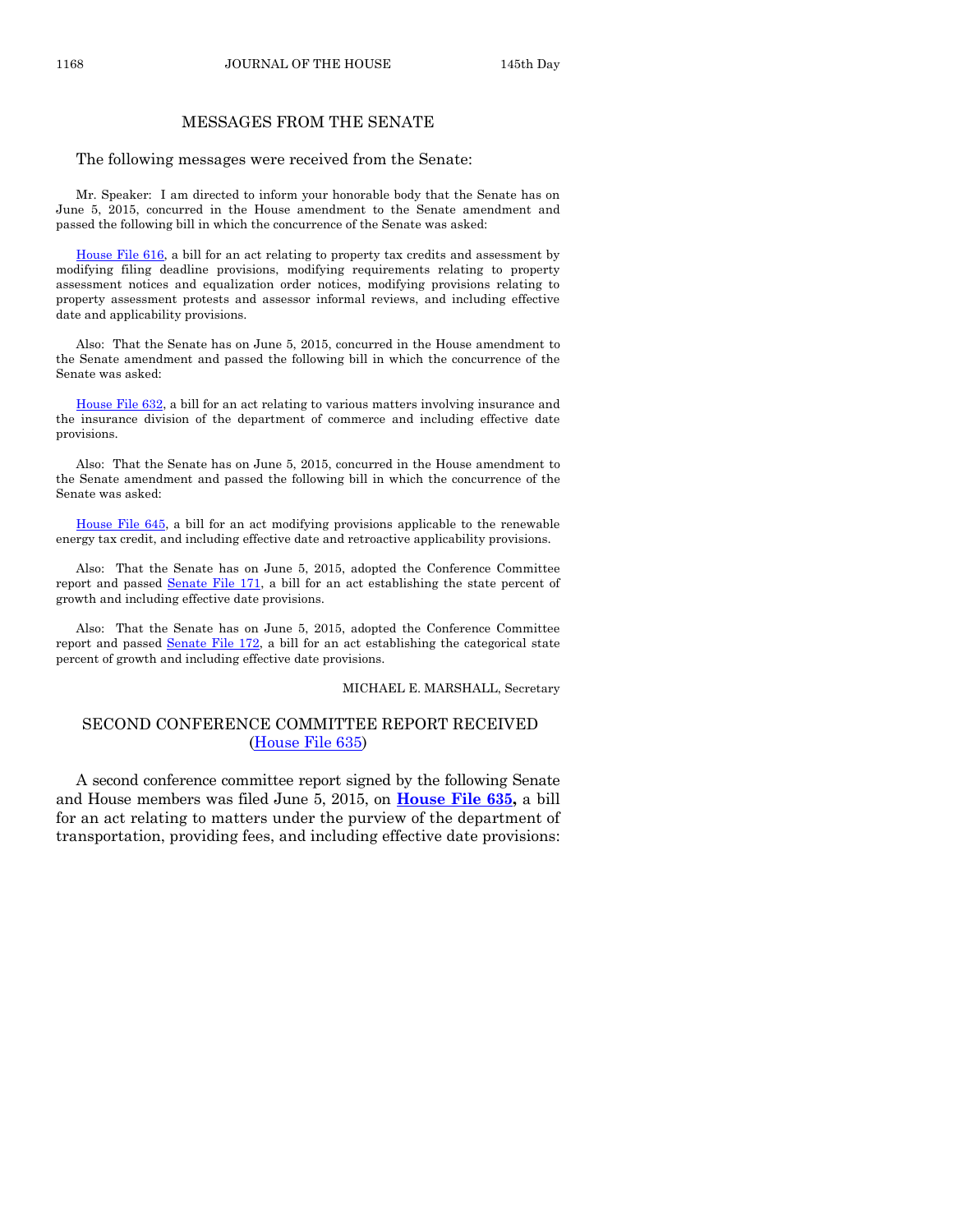#### ON THE PART OF THE HOUSE: ON THE PART OF THE SENATE:

| BRIAN MOORE, CHAIR       | <b>JEFF DANIELSON, CHAIR</b> |
|--------------------------|------------------------------|
| BRIAN BEST               | BILL ANDERSON                |
| <b>GUY VANDER LINDEN</b> | JAKE CHAPMAN                 |

#### SECOND CONFERENCE COMMITTEE REPORT CONSIDERED [\(House File 635\)](http://coolice.legis.iowa.gov/Cool-ICE/default.asp?Category=billinfo&Service=Billbook&frame=1&GA=86&hbill=HF635)

Moore of Jackson called up for consideration the second report of the conference committee on [House File 635,](http://coolice.legis.iowa.gov/Cool-ICE/default.asp?Category=billinfo&Service=Billbook&frame=1&GA=86&hbill=HF635) a bill for an act relating to matters under the purview of the department of transportation, providing fees, and including effective date provisions, and moved the adoption of the conference committee report and the amendments contained therein.

The motion prevailed and the second conference committee report was adopted.

Moore of Jackson moved that the bill be read a last time now and placed upon its passage which motion prevailed and the bill was read a last time.

#### On the question "Shall the bill pass?" ([H.F. 635\)](http://coolice.legis.iowa.gov/Cool-ICE/default.asp?Category=billinfo&Service=Billbook&frame=1&GA=86&hbill=HF635)

The ayes were, 54:

| Bacon         | Baltimore   | Baudler       | <b>Baxter</b> |
|---------------|-------------|---------------|---------------|
| Best          | Branhagen   | <b>Byrnes</b> | Carlson       |
| Cownie        | Devoe       | Dolecheck     | Drake         |
| Fisher        | Forristall  | Fry           | Gassman       |
| Grassley      | Gustafson   | Hagenow       | Hanusa        |
| Heartsill     | Heaton      | Highfill      | Holt          |
| Huseman       | Jones       | Jorgensen     | Kaufmann      |
| Klein         | Kooiker     | Landon        | Maxwell       |
| Mommsen       | Moore       | Nunn          | Paustian      |
| Pettengill    | Rizer       | Rogers        | Salmon        |
| Sands         | Sexton      | Sheets        | Sieck         |
| Soderberg     | Stanerson   | Taylor, R.    | Upmeyer       |
| Vander Linden | Watts       | Wills         | Windschitl    |
| Worthan       | Mr. Speaker |               |               |
|               | Paulsen     |               |               |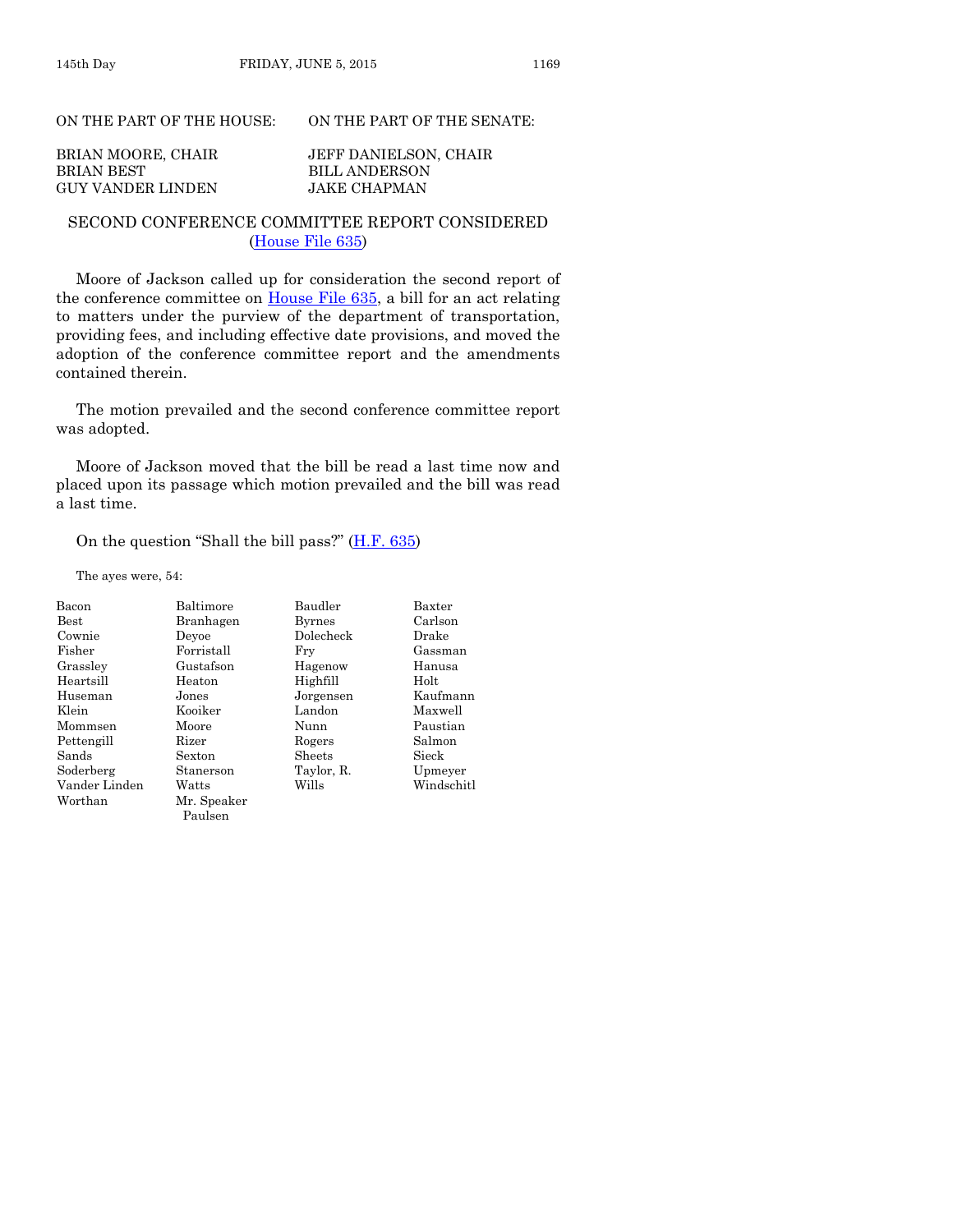The nays were, 35:

| Abdul-Samad<br>Brown-Powers<br>Forbes<br>Heddens<br>Kearns<br>McConkey<br>Prichard<br>Staed | Bearinger<br>Cohoon<br>Gaskill<br>Hunter<br>Kelley<br>Meyer<br>Ruff<br>Steckman | Bennett<br>Dawson<br>Hall<br>Isenhart<br>Kressig<br>Oldson<br>Running-Marquardt Smith<br>Stutsman | Berry<br>Finkenauer<br>Hanson<br>Jacoby<br>Lykam<br>Ourth |
|---------------------------------------------------------------------------------------------|---------------------------------------------------------------------------------|---------------------------------------------------------------------------------------------------|-----------------------------------------------------------|
| Thede                                                                                       | Winckler                                                                        | Wolfe                                                                                             | Taylor, T.                                                |

Absent or not voting, 11:

| Anderson   | Dunkel  | Gaines            | Hein       |
|------------|---------|-------------------|------------|
| Koester    | Lensing | Mascher           | Miller. H. |
| Miller. L. | Olson   | Wessel-Kroeschell |            |

The bill having received a constitutional majority was declared to have passed the House and the title was agreed to.

#### IMMEDIATE MESSAGE

Upmeyer of Cerro Gordo asked and received unanimous consent that **[House File 635](http://coolice.legis.iowa.gov/Cool-ICE/default.asp?Category=billinfo&Service=Billbook&frame=1&GA=86&hbill=HF635)** be immediately messaged to the Senate.

#### CONFERENCE COMMITTEE REPORT CONSIDERED [\(Senate File 171\)](http://coolice.legis.iowa.gov/Cool-ICE/default.asp?Category=billinfo&Service=Billbook&frame=1&GA=86&hbill=SF171)

Soderberg of Plymouth called up for consideration the report of the conference committee on **[Senate File 171,](http://coolice.legis.iowa.gov/Cool-ICE/default.asp?Category=billinfo&Service=Billbook&frame=1&GA=86&hbill=SF171)** a bill for an act establishing the state percent of growth and including effective date provisions, and moved the adoption of the conference committee report and the amendments contained therein.

The motion prevailed and the conference committee report was adopted.

Soderberg of Plymouth moved that the bill be read a last time now and placed upon its passage which motion prevailed and the bill was read a last time.

Rule 75 was invoked.

On the question "Shall the bill pass?" ([S.F. 171\)](http://coolice.legis.iowa.gov/Cool-ICE/default.asp?Category=billinfo&Service=Billbook&frame=1&GA=86&hbill=SF171)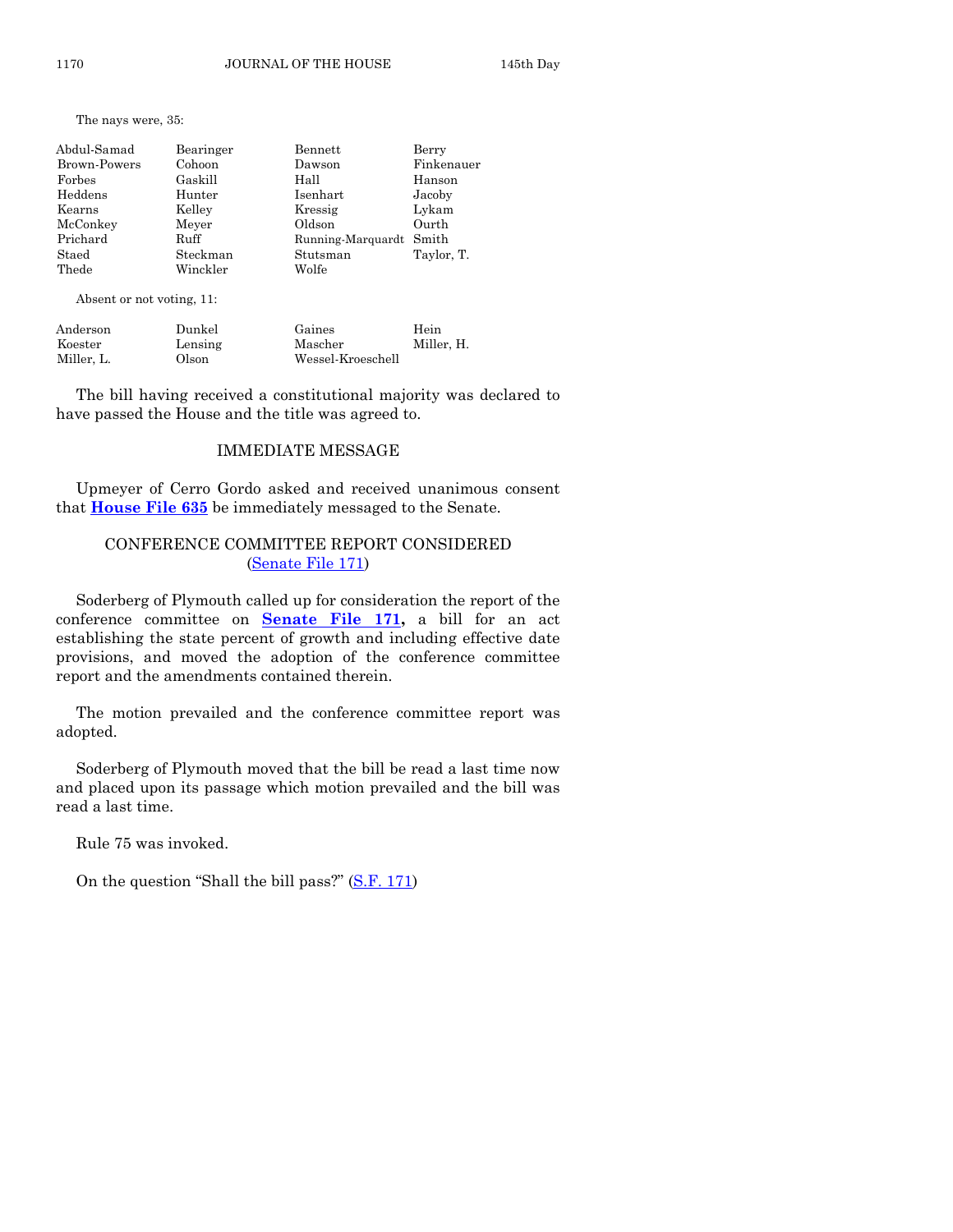The ayes were, 53:

| Bacon       | Baudler       | Baxter     | <b>Best</b>   |
|-------------|---------------|------------|---------------|
| Branhagen   | <b>Byrnes</b> | Carlson    | Cownie        |
| Devoe       | Dolecheck     | Drake      | Fisher        |
| Forristall  | Frv           | Gassman    | Grassley      |
| Gustafson   | Hagenow       | Hanusa     | Heartsill     |
| Heaton      | Highfill      | Holt       | Huseman       |
| Jones       | Jorgensen     | Kaufmann   | Klein         |
| Kooiker     | Landon        | Maxwell    | Mommsen       |
| Moore       | Nunn          | Paustian   | Pettengill    |
| Rizer       | Rogers        | Salmon     | Sands         |
| Sexton      | Sheets        | Sieck      | Soderberg     |
| Stanerson   | Taylor, R.    | Upmeyer    | Vander Linden |
| Watts       | Wills         | Windschitl | Worthan       |
| Mr. Speaker |               |            |               |

The nays were, 36:

Paulsen

| Abdul-Samad | Baltimore    | Bearinger | Bennett           |
|-------------|--------------|-----------|-------------------|
| Berry       | Brown-Powers | Cohoon    | Dawson            |
| Finkenauer  | Forbes       | Gaskill   | Hall              |
| Hanson      | Heddens      | Hunter    | Isenhart          |
| Jacoby      | Kearns       | Kelley    | Kressig           |
| Lykam       | McConkey     | Meyer     | Oldson            |
| Ourth       | Prichard     | Ruff      | Running-Marquardt |
| Smith       | Staed        | Steckman  | Stutsman          |
| Taylor, T.  | Thede        | Winckler  | Wolfe             |

Absent or not voting, 11:

| Anderson   | Dunkel  | Gaines            | Hein       |
|------------|---------|-------------------|------------|
| Koester    | Lensing | Mascher           | Miller. H. |
| Miller. L. | Olson   | Wessel-Kroeschell |            |

The bill having received a constitutional majority was declared to have passed the House and the title, as amended, was agreed to.

# CONFERENCE COMMITTEE REPORT CONSIDERED [\(Senate File 172\)](http://coolice.legis.iowa.gov/Cool-ICE/default.asp?Category=billinfo&Service=Billbook&frame=1&GA=86&hbill=SF172)

Soderberg of Plymouth called up for consideration the report of the conference committee on **[Senate File 172,](http://coolice.legis.iowa.gov/Cool-ICE/default.asp?Category=billinfo&Service=Billbook&frame=1&GA=86&hbill=SF172)** a bill for an act establishing the categorical state percent of growth and including effective date provisions, and moved the adoption of the conference committee report and the amendments contained therein.

The motion prevailed and the conference committee report was adopted.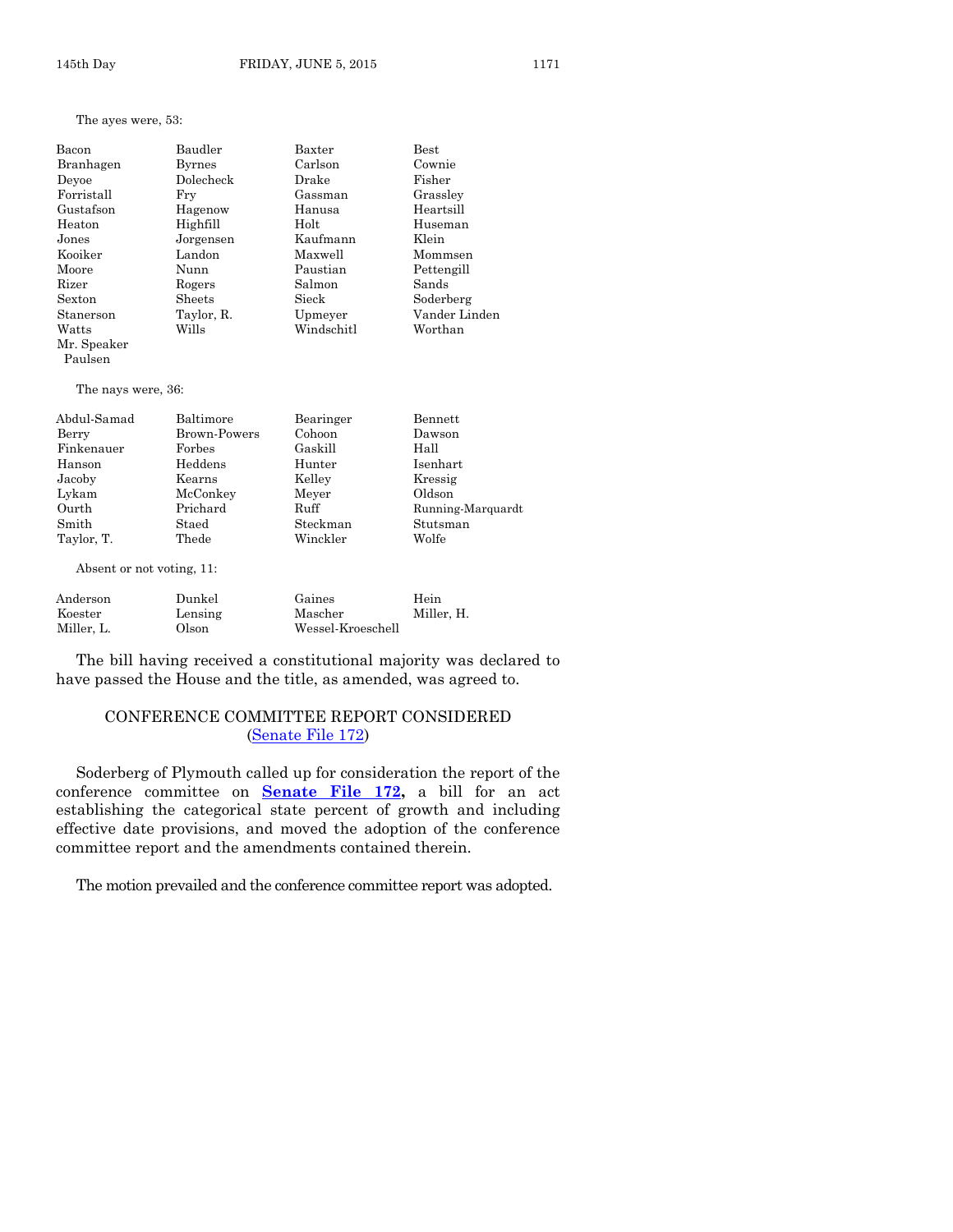Soderberg of Plymouth moved that the bill be read a last time now and placed upon its passage which motion prevailed and the bill was read a last time.

On the question "Shall the bill pass?" ([S.F. 172\)](http://coolice.legis.iowa.gov/Cool-ICE/default.asp?Category=billinfo&Service=Billbook&frame=1&GA=86&hbill=SF172)

The ayes were, 53:

| Bacon                     | Baudler       | Baxter     | <b>Best</b>       |
|---------------------------|---------------|------------|-------------------|
| Branhagen                 | <b>Byrnes</b> | Carlson    | Cownie            |
| Devoe                     | Dolecheck     | Drake      | Fisher            |
| Forristall                | Fry           | Gassman    | Grassley          |
| Gustafson                 | Hagenow       | Hanusa     | Heartsill         |
| Heaton                    | Highfill      | Holt       | Huseman           |
| Jones                     | Jorgensen     | Kaufmann   | Klein             |
| Kooiker                   | Landon        | Maxwell    | Mommsen           |
| Moore                     | Nunn          | Paustian   | Pettengill        |
| Rizer                     | Rogers        | Salmon     | Sands             |
| Sexton                    | Sheets        | Sieck      | Soderberg         |
| Stanerson                 | Taylor, R.    | Upmeyer    | Vander Linden     |
| Watts                     | Wills         | Windschitl | Worthan           |
| Mr. Speaker               |               |            |                   |
| Paulsen                   |               |            |                   |
| The nays were, 36:        |               |            |                   |
| Abdul-Samad               | Baltimore     | Bearinger  | <b>Bennett</b>    |
| Berry                     | Brown-Powers  | Cohoon     | Dawson            |
| Finkenauer                | Forbes        | Gaskill    | Hall              |
| Hanson                    | Heddens       | Hunter     | <b>Isenhart</b>   |
| Jacoby                    | Kearns        | Kelley     | Kressig           |
| Lykam                     | McConkey      | Meyer      | Oldson            |
| Ourth                     | Prichard      | Ruff       | Running-Marquardt |
| Smith                     | Staed         | Steckman   | Stutsman          |
| Taylor, T.                | Thede         | Winckler   | Wolfe             |
| Absent or not voting, 11: |               |            |                   |
| Anderson                  | Dunkel        | Gaines     | Hein              |
| $\rm Koester$             | Lensing       | Mascher    | Miller, H.        |

The bill having received a constitutional majority was declared to have passed the House and the title, as amended, was agreed to.

Miller, L. Olson Wessel-Kroeschell

#### IMMEDIATE MESSAGES

Upmeyer of Cerro Gordo asked and received unanimous consent that the following bills be immediately messaged to the Senate: **Senate Files 171** and **172.**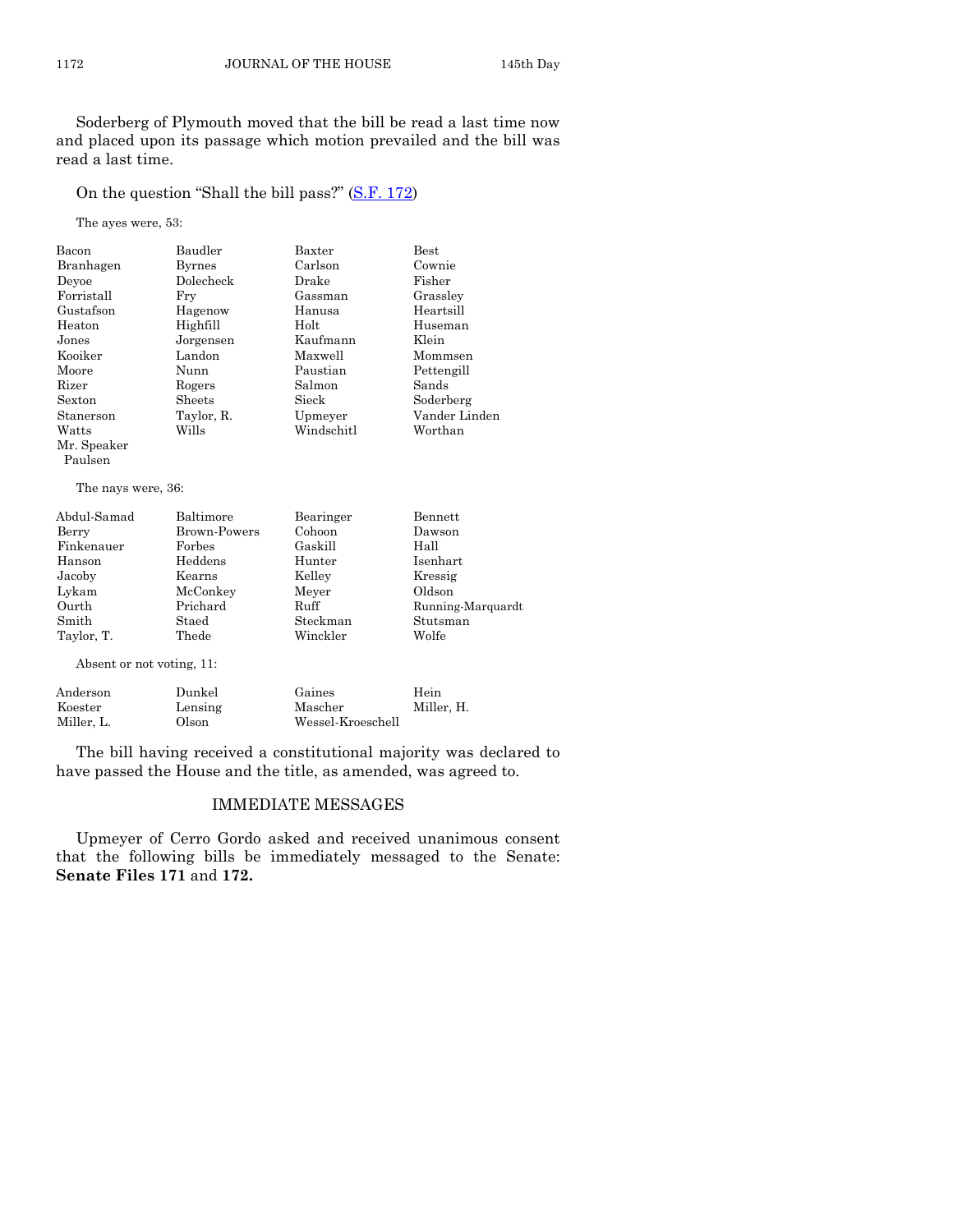The House stood at ease at 2:16 p.m., until the fall of the gavel.

The House resumed session at 2:52 p.m., Speaker Paulsen in the chair.

#### MESSAGE FROM THE SENATE

The following message was received from the Senate:

Mr. Speaker: I am directed to inform your honorable body that the Senate has on June 5, 2015, failed to adopt the second conference committee report on [House File 635,](http://coolice.legis.iowa.gov/Cool-ICE/default.asp?Category=billinfo&Service=Billbook&frame=1&GA=86&hbill=HF635) a bill for an act relating to matters under the purview of the department of transportation, providing fees, and including effective date provisions.

MICHAEL E. MARSHALL, Secretary

#### THIRD CONFERENCE COMMITTEE APPOINTED [\(House File 635\)](http://coolice.legis.iowa.gov/Cool-ICE/default.asp?Category=billinfo&Service=Billbook&frame=1&GA=86&hbill=HF635)

The Speaker announced the appointment of the third conference committee to consider the differences between the House and Senate concerning **[House File 635:](http://coolice.legis.iowa.gov/Cool-ICE/default.asp?Category=billinfo&Service=Billbook&frame=1&GA=86&hbill=HF635)** Moore of Jackson, Chair; Speaker Paulsen, Upmeyer of Cerro Gordo, Lykam of Scott and Stutsman of Johnson.

#### IMMEDIATE MESSAGE

Upmeyer of Cerro Gordo asked and received unanimous consent that **[House File 635](http://coolice.legis.iowa.gov/Cool-ICE/default.asp?Category=billinfo&Service=Billbook&frame=1&GA=86&hbill=HF635)** be immediately messaged to the Senate.

#### Ways and Means Calendar

**[Senate File 485,](http://coolice.legis.iowa.gov/Cool-ICE/default.asp?Category=billinfo&Service=Billbook&frame=1&GA=86&hbill=SF485)** a bill for an act relating to the voter-approved physical plant and equipment levy by authorizing school districts to exceed the statutory levy rate limit following the refunding or refinancing of certain loan agreements and including effective date provisions, with report of committee recommending passage, was taken up for consideration.

Hagenow of Polk moved that the bill be read a last time now and placed upon its passage which motion prevailed and the bill was read a last time.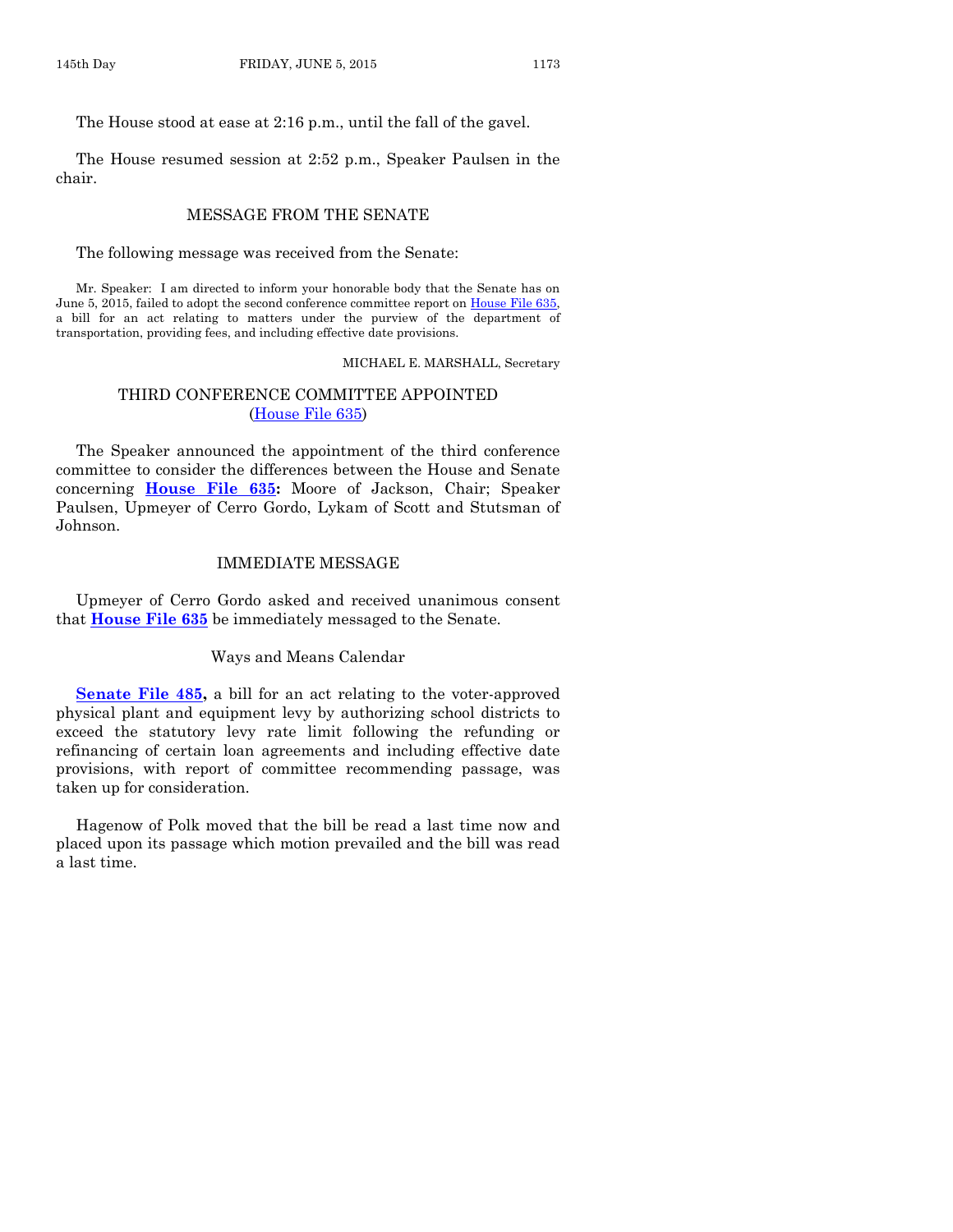#### On the question "Shall the bill pass?" ([S.F. 485\)](http://coolice.legis.iowa.gov/Cool-ICE/default.asp?Category=billinfo&Service=Billbook&frame=1&GA=86&hbill=SF485)

The ayes were, 88:

| Abdul-Samad   | Bacon             | Baltimore           | Baudler     |
|---------------|-------------------|---------------------|-------------|
| Baxter        | Bearinger         | Bennett             | Berry       |
| $_{\rm Best}$ | Branhagen         | <b>Brown-Powers</b> | Byrnes      |
| Carlson       | Cohoon            | Cownie              | Dawson      |
| Deyoe         | Dolecheck         | Drake               | Finkenauer  |
| Fisher        | Forbes            | Forristall          | Fry         |
| Gaskill       | Gassman           | Grassley            | Gustafson   |
| Hagenow       | Hall              | Hanson              | Hanusa      |
| Heartsill     | Heaton            | Heddens             | Highfill    |
| Holt          | Hunter            | Huseman             | Isenhart    |
| Jacoby        | Jones             | Jorgensen           | Kaufmann    |
| Kearns        | Kelley            | Klein               | Kooiker     |
| Kressig       | Landon            | Lykam               | Maxwell     |
| McConkey      | Meyer             | Mommsen             | Moore       |
| Nunn          | Oldson            | Ourth               | Paustian    |
| Pettengill    | Prichard          | Rizer               | Rogers      |
| Ruff          | Running-Marquardt | Salmon              | Sands       |
| Sheets        | Sieck             | Smith               | Soderberg   |
| Staed         | Stanerson         | Steckman            | Stutsman    |
| Taylor, R.    | Taylor, T.        | Thede               | Upmeyer     |
| Vander Linden | Watts             | Wills               | Winckler    |
| Windschitl    | Wolfe             | Worthan             | Mr. Speaker |
|               |                   |                     | Paulsen     |

The nays were, none.

Absent or not voting, 12:

| Anderson   | Dunkel  | Gaines  | Hein              |
|------------|---------|---------|-------------------|
| Koester    | Lensing | Mascher | Miller. H.        |
| Miller. L. | Olson   | Sexton  | Wessel-Kroeschell |

The bill having received a constitutional majority was declared to have passed the House and the title was agreed to.

#### MESSAGE FROM THE SENATE

The following message was received from the Senate:

Mr. Speaker: I am directed to inform your honorable body that the Senate has on June 5, 2015, appointed a third conference committee on [House File 635,](http://coolice.legis.iowa.gov/Cool-ICE/default.asp?Category=billinfo&Service=Billbook&frame=1&GA=86&hbill=HF635) a bill for an act relating to matters under the purview of the department of transportation, providing fees, and including effective date provisions, and the members of the Conference Committee on the part of the Senate are: The Senator from Pottawattamie, Senator Gronstal; The Senator from Dubuque, Senator Jochum; The Senator from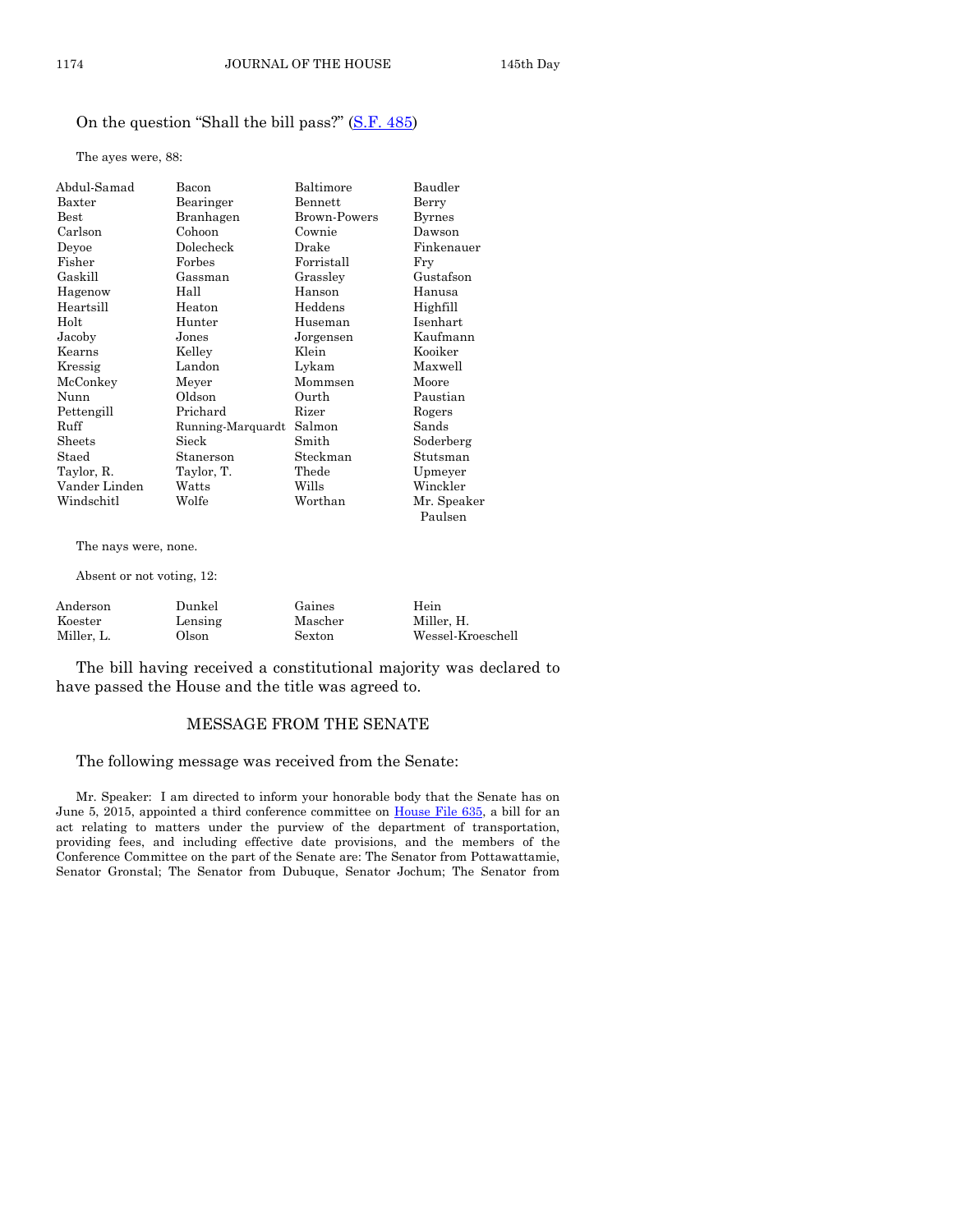Johnson, Senator Dvorsky; The Senator from Butler, Senator Dix; The Senator from Polk, Senator Whitver.

#### MICHAEL E. MARSHALL, Secretary

#### REMARKS BY MINORITY LEADER SMITH (See pages 1184-1185)

#### REMARKS BY MAJORITY LEADER UPMEYER

Upmeyer of Cerro Gordo offered the following remarks:

Thank you Mr. Speaker,

We started this session with a difficult budget situation on our hands. Our growing obligations exceeded the amount of revenue coming in.

To some, this was yet another opportunity to return to the days of spending more than the state takes in. It is far too easy to build the ending balance into the ongoing expenses.

Well… easy until it isn't. Easy until revenue drops and there isn't anywhere to go but to cuts and broken promises.

The state has been down that path many times before. Instead, this chamber chose a wiser path. As we have for the previous four sessions, we have aligned ongoing expenses with ongoing revenue.

Not spending more than you take-in is something that has always made sense to Iowans. They should be glad to know their legislators are doing that too. Who knows, maybe someday the federal government might even pick up on the idea!

That might seem like a dream, but what isn't a dream in the state of Iowa is the fact that Republicans and Democrats can come together and find common ground. You might read about our differences in the paper, but if you take the time to watch the actions in this building you will see something different.

You will see bipartisan work, bipartisan friendship, and in the end, bipartisan results.

It is that kind of bipartisan work that is going to be needed to address one of our biggest budget challenges, the unsustainable growth of Medicaid. In my opening speech I highlighted that over the last ten years the general fund has grown at an annual rate of 4.1 percent while Medicaid has grown at 11.7 percent. This year isn't any better. We are spending \$151 million additional dollars on Medicaid with this year's budgets.

Medicaid is on a collision course with other priorities like education, workforce training, and a competitive tax climate.

Thankfully, this year we have taken steps to begin changing course. The Medicaid asset verification system will help ensure benefits are going to those intended. The new managed care system will help us deliver services more efficiently.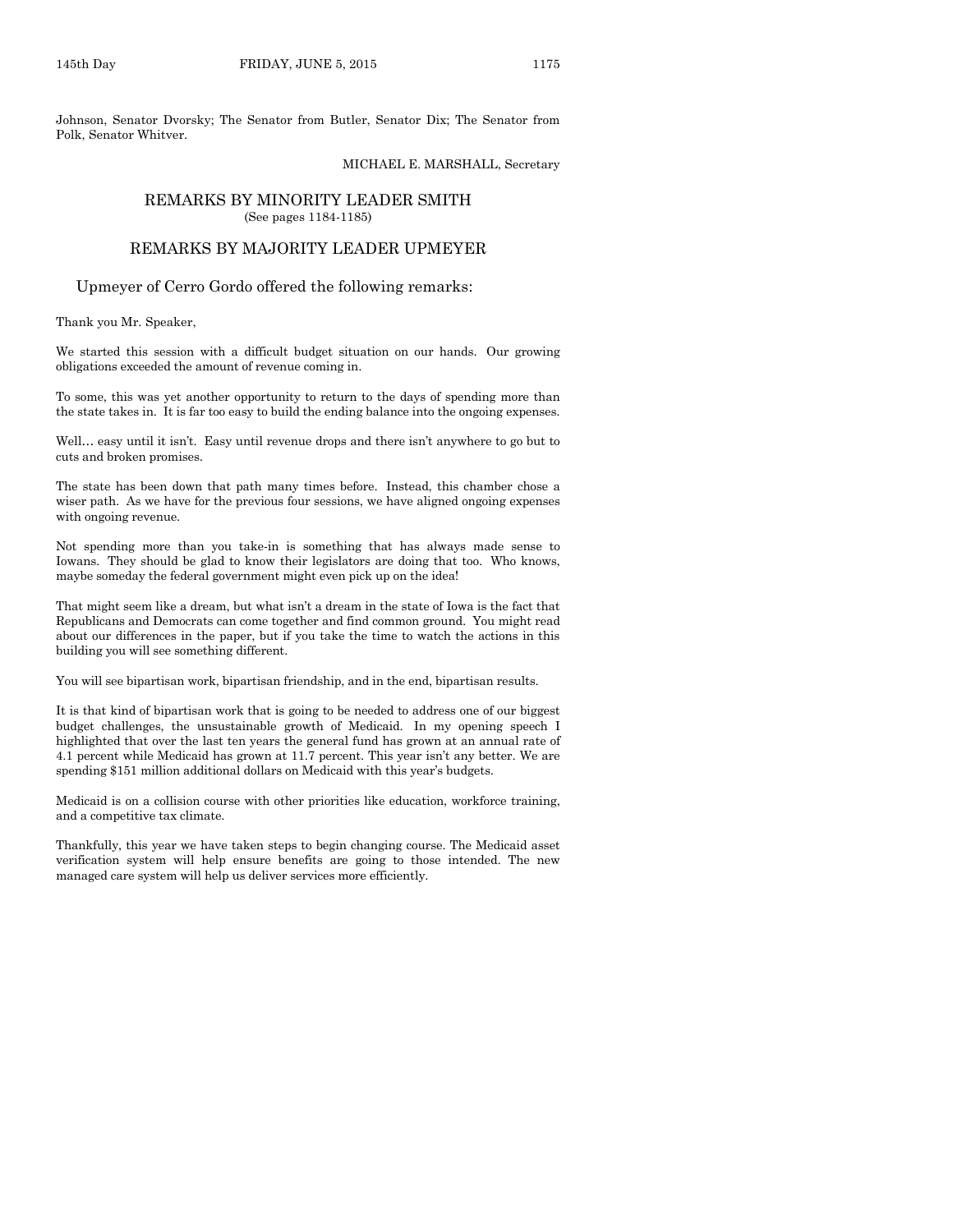However, more reforms are needed. We can do a better job of reviewing eligibility of applicants to reduce fraud. We should review and revise our waivers to focus our efforts. Most importantly, we must push for meaningful reforms and flexibility from our federal government.

Ladies and gentlemen of the House, thank you for your hard work this session.

Thank you, Minority Leader Smith, the House Democrat caucus and your staff for coming to the table to work towards solutions.

Thank you Governor Branstad, Lieutenant Governor Reynolds and your team for your enthusiastic efforts to elevate our state.

To the hardworking custodial and facilities staff, thank you for your preservation of this beautiful building.

If you are like me, you are happy to be concluding this session. Thank you to the Chief Clerk's office and LSA for making that possible.

Brad, Jeff, Lew, Jason, Amanda, Carrie, Colin, Kristi, Brittany, Dane, Terri, Louis, Josie, Tony and Angie, you are hands down the best around. Thank you!

To my caucus, we stand together and we can see the results. Thank you for the opportunity to serve with you as we work for a better and more prosperous Iowa.

To the leadership team: Chris, Matt, Jarad, Joel, Lee, and Walt, thank you for your support and counsel.

Mr. Speaker, thank you for your steadfast leadership and commitment to the honor of this chamber.

The House stood at ease at 3:09 p.m., until the fall of the gavel.

The House resumed session at 3:23 p.m., Speaker Paulsen in the chair.

#### IMMEDIATE MESSAGE

Upmeyer of Cerro Gordo asked and received unanimous consent that **[Senate File 485](http://coolice.legis.iowa.gov/Cool-ICE/default.asp?Category=billinfo&Service=Billbook&frame=1&GA=86&hbill=SF485)** be immediately messaged to the Senate.

#### REMARKS BY SPEAKER PAULSEN

Speaker Paulsen offered the following remarks:

I know this took a little bit longer than all of us wanted, but we should be proud that rather than rushing to an end, we did quality work on behalf of Iowans.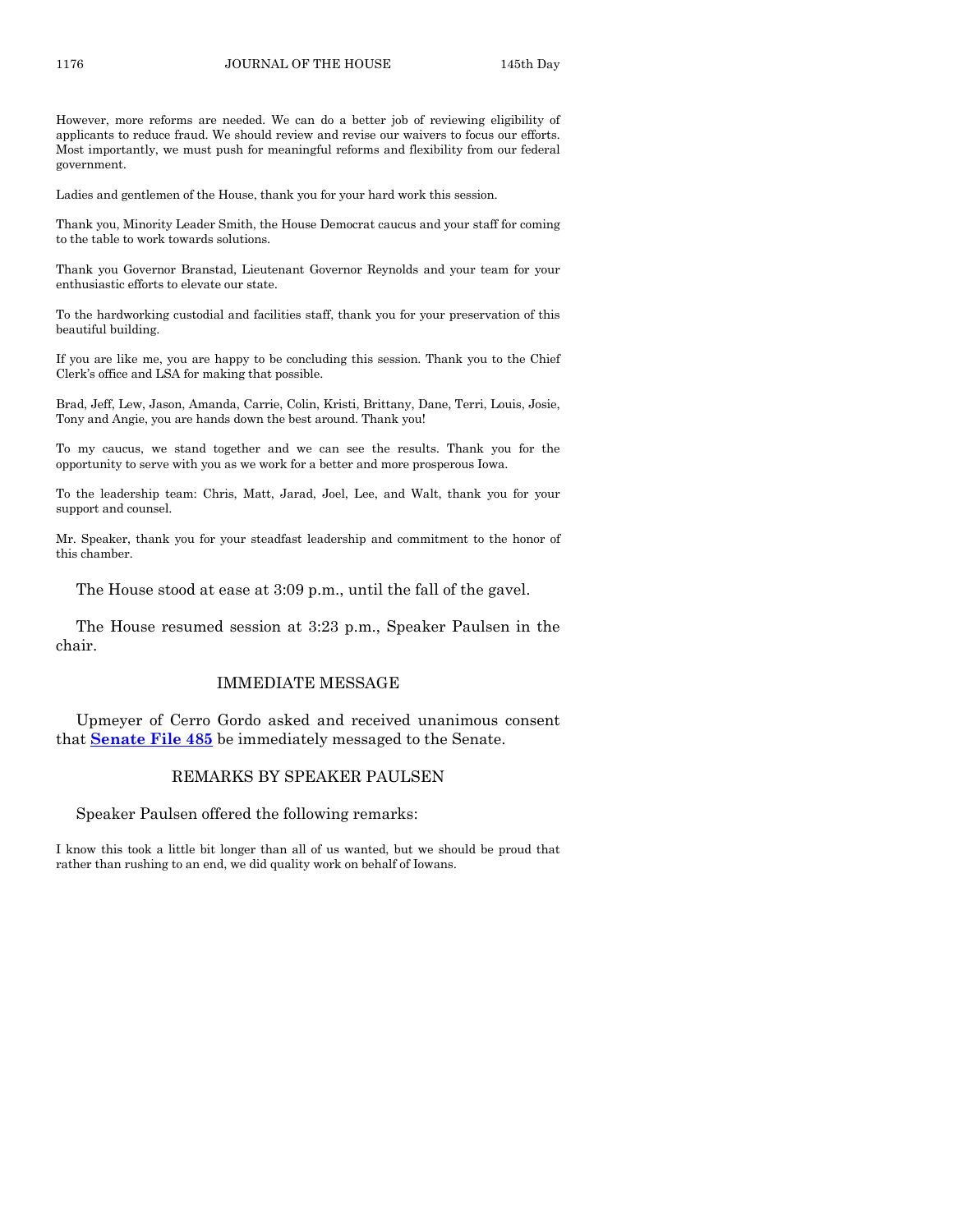I'd like to start by quickly thanking you, the members of the eighty-sixth general assembly for your hard work and willingness to come together to do what's best for Iowans. It is truly an honor to serve as your speaker.

Thanks to my page Aaron, you've been a tremendous help in our office this year.

To the House Republicans – you have shown willingness to do what is right and responsible for Iowa taxpayers, even in the face of great pressure to expand government just to hurry the process. It's an honor to be a part of your caucus.

To my wife, Cathy, and our children, thank you for your constant support and understanding.

I want to thank our great leadership team that I am honored to work with – Reps. Fry, Hagenow, Hein, Klein, Rogers, and - I appreciate your leadership and dedication to the Republican caucus. To Speaker Pro Tem Matt Windschitl, your work on behalf of this chamber is significant.

To the Majority Leader, Linda Upmeyer, thank you for your unwavering commitment to our caucus and Iowans. I value your friendship and appreciate your tireless work.

To Leader Smith and the minority party, thank you for your efforts this year.

To our leadership staff: Louis, Terri, Josie, Angie, and Tony. And, in my opinion, the best caucus staff in the building – the House Republican Caucus staff: Jeff, Lew, Brad, Jason, Kristi, Carrie, Colin, Amanda, Dane and Brittany – you are not thanked enough for the work that you do and the service you provide. We are very appreciative.

Chief Clerk Boal, thank you to you and your staff, the work you all do to make this chamber operate efficiently. And LSA for all of your hard work, much of what you do is not seen but it does not go unnoticed.

And finally, thanks to Governor Terry Branstad and Lieutenant Governor Kim Reynolds and their team for their willingness to once again work together to move Iowa forward.

For the fifth year in a row, the Iowa Legislature has made a serious commitment to Iowans to not spend more than the state takes in. This is an incredibly significant accomplishment.

Why do House Republicans fight so hard to maintain our budget principles? Because Iowans work so hard to earn that money and we have a responsibility to protect the taxpayers and families who go to work, play by the rules and pay their taxes. Those Iowans expect to be treated with respect. That is why House Republicans will stand up and protect their money every day. Every dollar the Legislature spends that it doesn't have puts the financial security of those taxpayers and families in jeopardy. Responsible budgeting ensures Iowa's most vulnerable citizens have resources they can depend on next year and the year after. Keeping spending aligned with revenues will be our first priority of the 2016 session.

We are nearing a tipping point in the budget process where Medicaid is consuming resources that in the past have gone to education. The work we did this year on the cost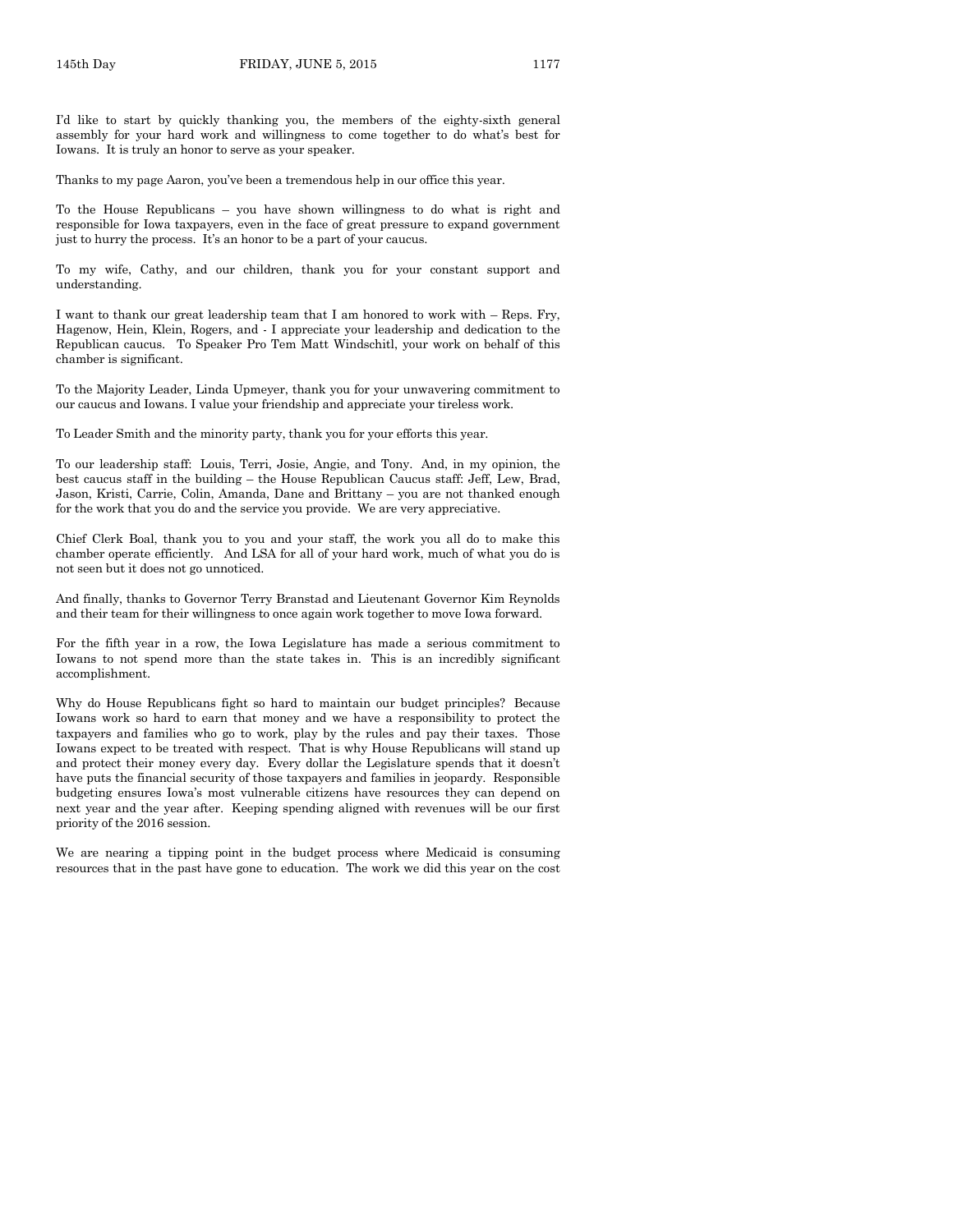containment measures will be vital to the ongoing stability of our state's resources. But the challenge does not end there.

We must continue to find other ways to effectively manage state dollars. We'll be back next year to continue our work on giving school districts more flexibility and also on making the case that reform to Iowa's collective bargaining laws protects Iowans' money and helps critical dollars actually reach our kids.

This session we took a bold stand with Iowa landowners to fiercely protect their property.

And lastly, we added some of the most substantial pro-life language to Iowa law in over a decade.

Regrettably, this General Assembly could not come together to advance second amendment rights for Iowans and our law enforcement community. It is something we will continue to push for next session.

This is no small checklist. We took Iowans' priorities and turned them into realities by working together and finding common ground. We gave them results, and we'll be back next year to fight for them again.

#### MESSAGE FROM THE SENATE

The following message was received from the Senate:

Mr. Speaker: I am directed to inform your honorable body that the Senate has on June 5, 2015, adopted the Conference Committee report and passed [Senate File 510,](http://coolice.legis.iowa.gov/Cool-ICE/default.asp?Category=billinfo&Service=Billbook&frame=1&GA=86&hbill=SF510) a bill for an act relating to state and local finances by making appropriations, providing for fees, providing for legal responsibilities, providing for certain employee benefits, and providing for regulatory, taxation, and properly related matters, and including penalties and effective date and retroactive and other applicability provisions.

#### MICHAEL E. MARSHALL, Secretary

#### CONFERENCE COMMITTEE REPORT CONSIDERED [\(Senate File 510\)](http://coolice.legis.iowa.gov/Cool-ICE/default.asp?Category=billinfo&Service=Billbook&frame=1&GA=86&hbill=SF510)

Rizer of Linn called up for consideration the report of the conference committee on **[Senate File 510,](http://coolice.legis.iowa.gov/Cool-ICE/default.asp?Category=billinfo&Service=Billbook&frame=1&GA=86&hbill=SF510)** a bill for an act relating to state and local finances by making appropriations, providing for fees, providing for legal responsibilities, providing for certain employee benefits, and providing for regulatory, taxation, and properly related matters, and including penalties and effective date and retroactive and other applicability provisions, and moved the adoption of the conference committee report and the amendments contained therein.

The motion prevailed and the conference committee report was adopted.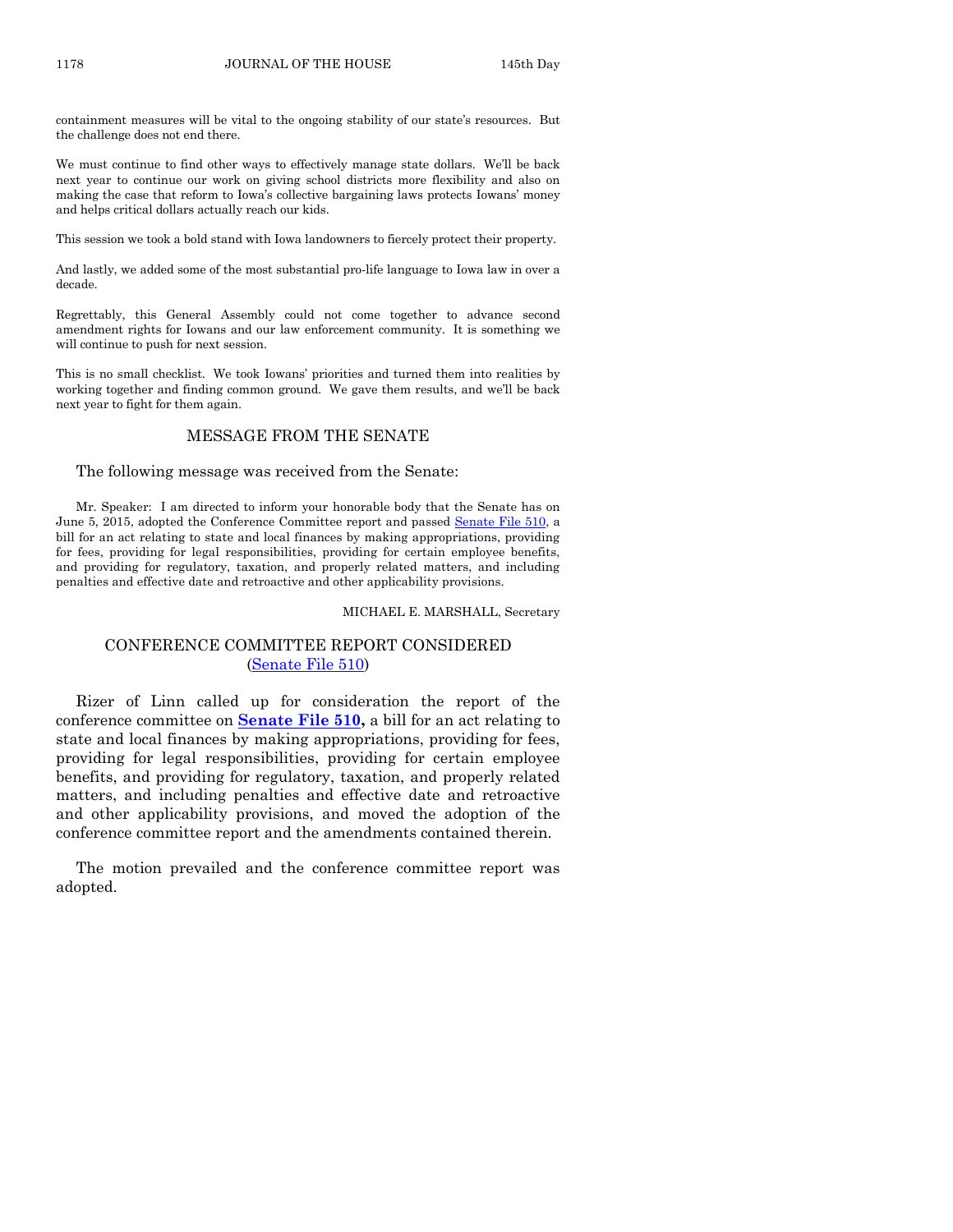Rizer of Linn moved that the bill be read a last time now and placed upon its passage which motion prevailed and the bill was read a last time.

On the question "Shall the bill pass?" ([S.F. 510\)](http://coolice.legis.iowa.gov/Cool-ICE/default.asp?Category=billinfo&Service=Billbook&frame=1&GA=86&hbill=SF510)

The ayes were, 87:

| Bacon                     | Baltimore     | Baudler                  | Baxter        |
|---------------------------|---------------|--------------------------|---------------|
| Bearinger                 | Bennett       | <b>Best</b><br>Branhagen |               |
| <b>Brown-Powers</b>       | <b>Byrnes</b> | Carlson<br>Cohoon        |               |
| Cownie                    | Dawson        | Devoe                    | Dolecheck     |
| Drake                     | Finkenauer    | Fisher<br>Forbes         |               |
| Forristall                | Fry           | Gaskill                  | Gassman       |
| Grassley                  | Gustafson     | Hagenow                  | Hall          |
| Hanson                    | Hanusa        | Heartsill                | Heaton        |
| Heddens                   | Highfill      | Holt                     | Hunter        |
| Huseman                   | Isenhart      | Jacoby                   | Jones         |
| Jorgensen                 | Kaufmann      | Kearns                   | Kelley        |
| Klein                     | Koester       | Kooiker                  | Kressig       |
| Landon                    | Lykam         | Maxwell                  | McConkey      |
| Meyer                     | Mommsen       | Moore                    | Nunn          |
| Oldson                    | Ourth         | Paustian                 | Pettengill    |
| Prichard                  | Rizer         | Rogers                   | Ruff          |
| Running-Marquardt Salmon  |               | Sands                    | Sheets        |
| Sieck                     | Smith         | Soderberg                | Staed         |
| Stanerson                 | Steckman      | Stutsman                 | Taylor, R.    |
| Taylor, T.                | Thede         | Upmeyer                  | Vander Linden |
| Watts                     | Wills         | Winckler                 | Windschitl    |
| Wolfe                     | Worthan       | Mr. Speaker<br>Paulsen   |               |
| The nays were, 2:         |               |                          |               |
| Abdul-Samad               | Berry         |                          |               |
| Absent or not voting, 11: |               |                          |               |
| Anderson                  | Dunkel        | Gaines                   | Hein          |
| Lensing                   | Mascher       | Miller, H.               | Miller, L.    |
| Olson                     | Sexton        | Wessel-Kroeschell        |               |

The bill having received a constitutional majority was declared to have passed the House and the title was agreed to.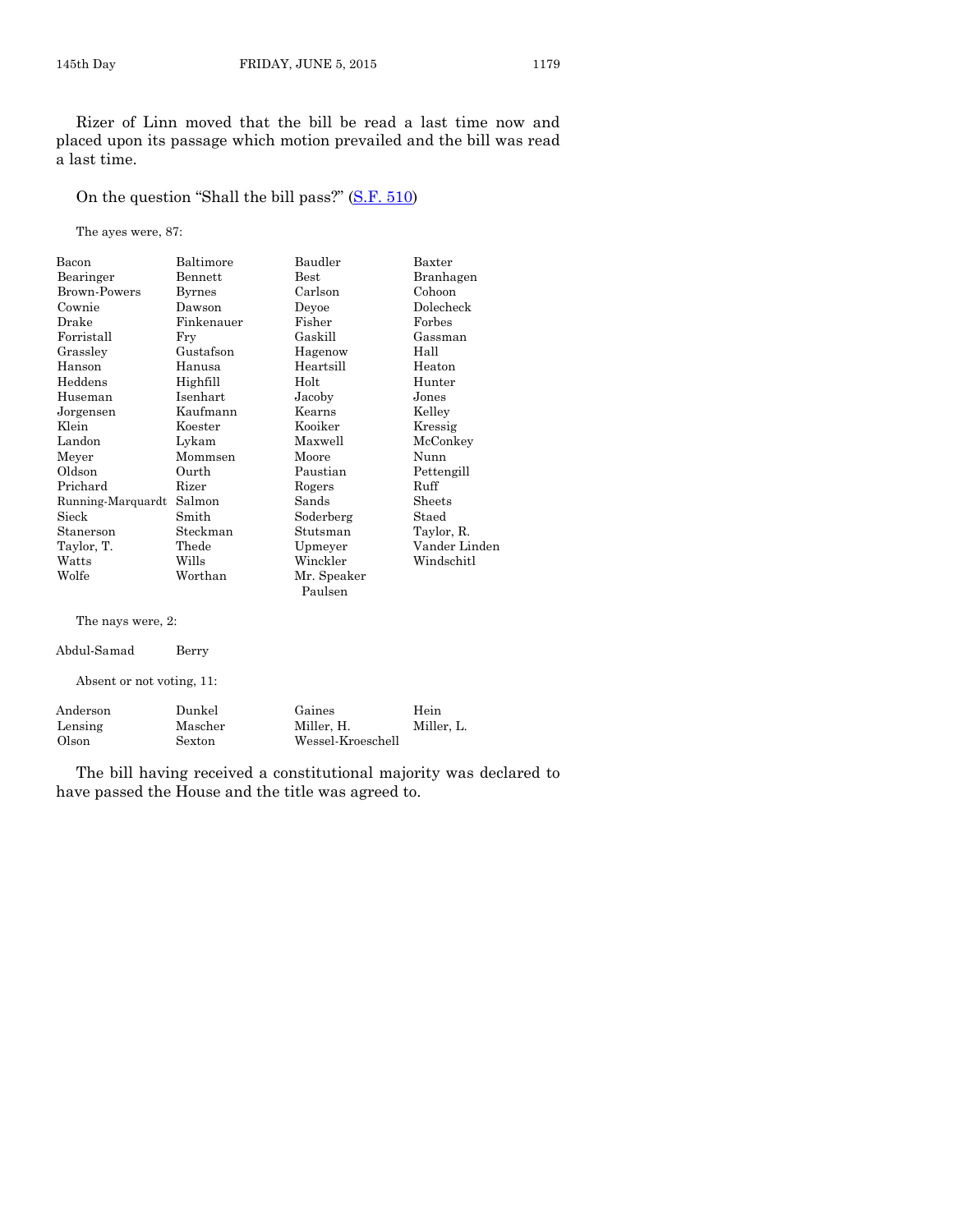#### THIRD CONFERENCE COMMITTEE REPORT RECEIVED [\(House File 635\)](http://coolice.legis.iowa.gov/Cool-ICE/default.asp?Category=billinfo&Service=Billbook&frame=1&GA=86&hbill=HF635)

A third conference committee report signed by the following Senate and House members was filed June 5, 2015, on **[House File 635,](http://coolice.legis.iowa.gov/Cool-ICE/default.asp?Category=billinfo&Service=Billbook&frame=1&GA=86&hbill=HF635)** a bill for an act relating to matters under the purview of the department of transportation, providing fees, and including effective date provisions:

| ON THE PART OF THE HOUSE: | ON THE PART OF THE SENATE: |
|---------------------------|----------------------------|
| BRIAN MOORE, CHAIR        | MICHAEL E. GRONSTAL, CHAIR |
| JIM LYKAM                 | BILL DIX                   |
| <b>KRAIG PAULSEN</b>      | ROBERT E. DVORSKY          |
| SALLY STUTSMAN            | PAM JOCHUM                 |
| LINDA UPMEYER             | JACK WHITVER               |

#### THIRD CONFERENCE COMMITTEE REPORT CONSIDERED [\(House File 635\)](http://coolice.legis.iowa.gov/Cool-ICE/default.asp?Category=billinfo&Service=Billbook&frame=1&GA=86&hbill=HF635)

Moore of Jackson called up for consideration the third report of the conference committee on **[House File 635,](http://coolice.legis.iowa.gov/Cool-ICE/default.asp?Category=billinfo&Service=Billbook&frame=1&GA=86&hbill=HF635)** a bill for an act relating to matters under the purview of the department of transportation, providing fees, and including effective date provisions, and moved the adoption of the conference committee report and the amendments contained therein.

The motion prevailed and the third conference committee report was adopted.

Moore of Jackson moved that the bill be read a last time now and placed upon its passage which motion prevailed and the bill was read a last time.

On the question "Shall the bill pass?"  $(H.F. 635)$  $(H.F. 635)$ 

The ayes were, 89:

| Abdul-San     |
|---------------|
| Baxter        |
| $_{\rm Best}$ |
| Carlson       |
| Deyoe         |

nad Bacon Baltimore Baudler Bearinger Bennett Berry Branhagen Brown-Powers Byrnes Cohoon Cownie Dawson<br>
Dolecheck Drake Finkena Drake Finkenauer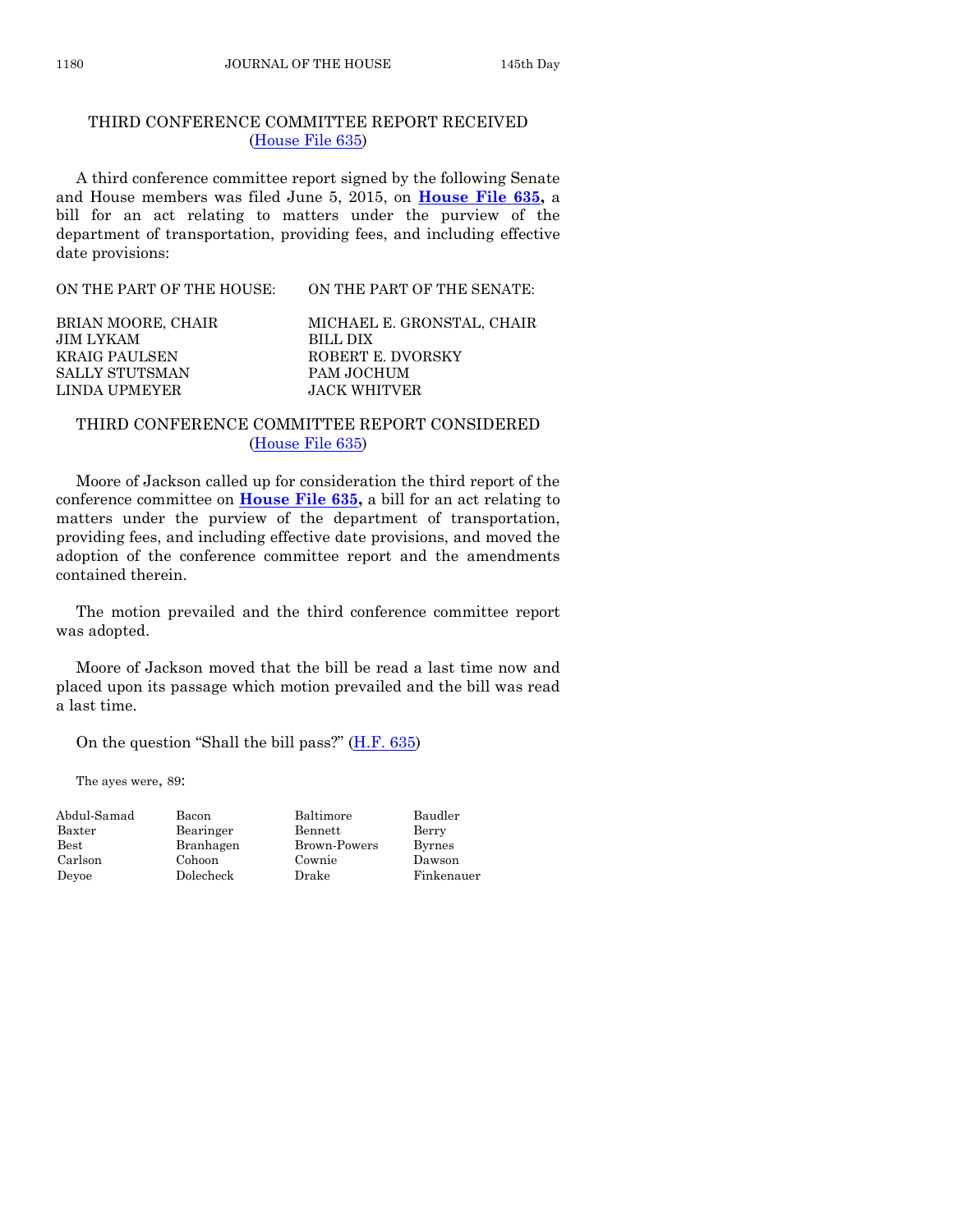| Fisher      | Forbes        | Forristall               | Fry       |
|-------------|---------------|--------------------------|-----------|
| Gaskill     | Gassman       | Grassley                 | Gustafson |
| Hagenow     | Hall          | Hanson                   | Hanusa    |
| Heartsill   | Heaton        | Heddens                  | Highfill  |
| Holt        | Hunter        | Huseman                  | Isenhart  |
| Jacoby      | Jones         | Jorgensen                | Kaufmann  |
| Kearns      | Kelley        | Klein                    | Koester   |
| Kooiker     | Kressig       | Landon                   | Lykam     |
| Maxwell     | McConkey      | Meyer                    | Mommsen   |
| Moore       | Nunn          | Oldson                   | Ourth     |
| Paustian    | Pettengill    | Prichard                 | Rizer     |
| Rogers      | Ruff          | Running-Marquardt Salmon |           |
| Sands       | Sheets        | Sieck                    | Smith     |
| Soderberg   | Staed         | Stanerson                | Steckman  |
| Stutsman    | Taylor, R.    | Taylor, T.               | Thede     |
| Upmeyer     | Vander Linden | Watts                    | Wills     |
| Winckler    | Windschitl    | Wolfe                    | Worthan   |
| Mr. Speaker |               |                          |           |

The nays were, none.

Paulsen

Absent or not voting, 11:

| Anderson | Dunkel  | Gaines            | Hein       |
|----------|---------|-------------------|------------|
| Lensing  | Mascher | Miller. H.        | Miller. L. |
| Olson    | Sexton  | Wessel-Kroeschell |            |

The bill having received a constitutional majority was declared to have passed the House and the title was agreed to.

#### IMMEDIATE MESSAGES

Upmeyer of Cerro Gordo asked and received unanimous consent that the following bills be immediately messaged to the Senate: **[House File 635](http://coolice.legis.iowa.gov/Cool-ICE/default.asp?Category=billinfo&Service=Billbook&frame=1&GA=86&hbill=HF635)** and **[Senate File 510.](http://coolice.legis.iowa.gov/Cool-ICE/default.asp?Category=billinfo&Service=Billbook&frame=1&GA=86&hbill=SF510)**

#### LEAVE OF ABSENCE

Leave of absence was granted during voting as follows:

Gaines of Polk<br>Koester of Polk Miller, L. of Scott Olson of Polk

Anderson of Polk Dunkel of Dubuque<br>Gaines of Polk Hein of Jones Lensing of Johnson Mascher of Johnson Miller, H. of Webster Sexton of Calhoun Wessel-Kroeschell of Story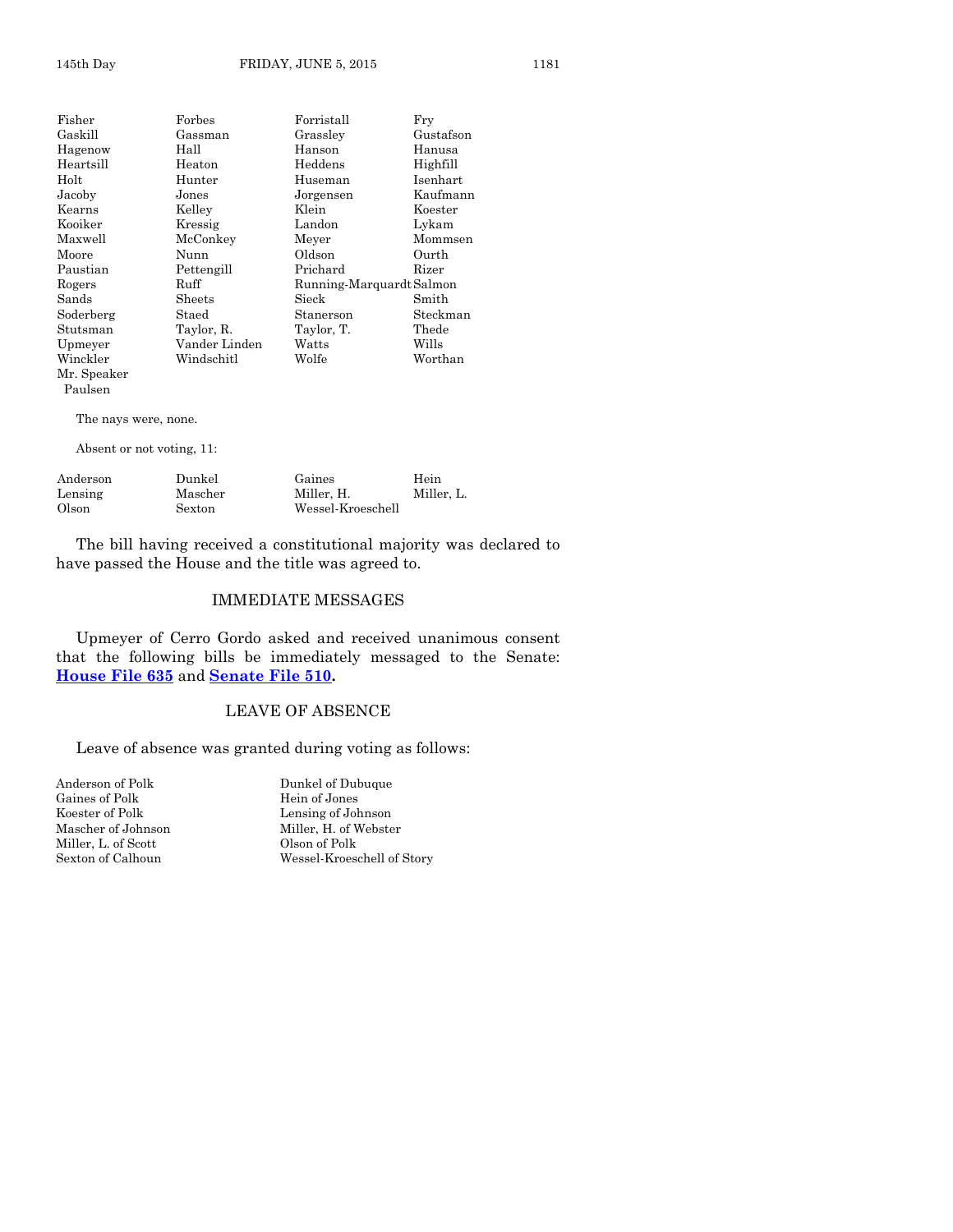# ADOPTION OF [HOUSE CONCURRENT RESOLUTION 9](http://coolice.legis.iowa.gov/Cool-ICE/default.asp?Category=billinfo&Service=Billbook&frame=1&GA=86&hbill=HCR9)

Upmeyer of Cerro Gordo asked and received unanimous consent for the immediate consideration of **[House Concurrent Resolution 9,](http://coolice.legis.iowa.gov/Cool-ICE/default.asp?Category=billinfo&Service=Billbook&frame=1&GA=86&hbill=HCR9)** a concurrent resolution providing for adjournment sine die and moved its adoption.

The motion prevailed and the resolution was adopted.

# IMMEDIATE MESSAGE

Upmeyer of Cerro Gordo asked and received unanimous consent that **[House Concurrent Resolution 9](http://coolice.legis.iowa.gov/Cool-ICE/default.asp?Category=billinfo&Service=Billbook&frame=1&GA=86&hbill=HCR9)** be immediately messaged to the Senate.

The House stood at ease at 3:35 p.m., until the fall of the gavel.

The House resumed session at 3:37 p.m., Speaker Paulsen in the chair.

# REPORT OF THE CHIEF CLERK OF THE HOUSE

MR. SPEAKER: Pursuant to House Rule 42, I report that in enrolling bills the following corrections were made:

# **[House File 658](http://coolice.legis.iowa.gov/Cool-ICE/default.asp?Category=billinfo&Service=Billbook&frame=1&GA=86&hbill=HF658)**

- 1. Page 58, Line 27-Delete "(1)", replace it with "(a)"
- 2. Page 58, Line 28-Delete "(2)", replace it with "(b)"
- 3. Page 58, Line 31-Delete "(3)", replace it with "(c)"
- 4. Page 58, Line 35-Delete "(4)", replace it with "(d)"

## CARMINE BOAL Chief Clerk of the House

# EXPLANATION OF VOTE

On June 5, 2015, I was necessarily absent during voting in the House chamber. Had I been present, I would have voted as follows:

[House File 666](http://coolice.legis.iowa.gov/Cool-ICE/default.asp?Category=billinfo&Service=Billbook&frame=1&GA=86&hbill=HF666) – "aye"

Heartsill of Marion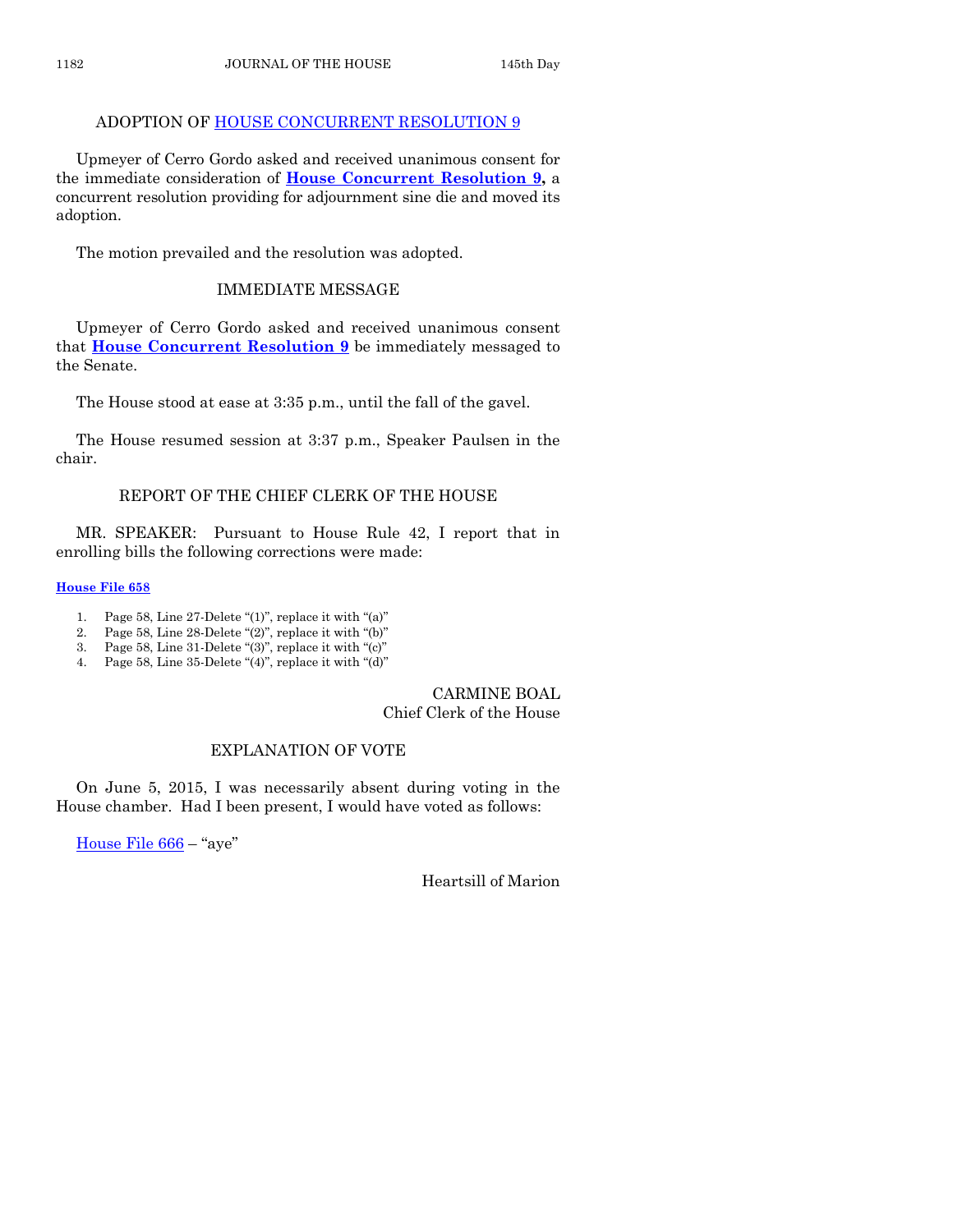#### HOUSE STUDY BILL COMMITTEE ASSIGNMENT

#### **[H.S.B. 256](http://coolice.legis.iowa.gov/Cool-ICE/default.asp?Category=billinfo&Service=Billbook&frame=1&GA=86&hbill=HSB256) Ways and Means**

Relating to state taxes and revenue by creating an alternative base income tax, modifying the state sales and use tax rates and the distribution of revenues from the natural resources and outdoor recreation trust fund, and including effective date and applicability provisions.

# RESOLUTION FILED

**[H.R. 42,](http://coolice.legis.iowa.gov/Cool-ICE/default.asp?Category=billinfo&Service=Billbook&frame=1&GA=86&hbill=HR42)** by Isenhart, a resolution recognizing the devastating Nepal earthquakes and the injuries and damages they have caused.

Laid over under **Rule 25.**

#### AMENDMENTS FILED

| H–1395                  | H.F.                       | 666 | Soderberg of Plymouth  |
|-------------------------|----------------------------|-----|------------------------|
| H–1396                  | H.F.                       | 666 | Prichard of Floyd      |
| Bearinger of Fayette    |                            |     | Berry of Black Hawk    |
|                         | Brown-Powers of Black Hawk |     | Cohoon of Des Moines   |
|                         | Dunkel of Dubuque          |     | Forbes of Polk         |
| Gaines of Polk          |                            |     | Gaskill of Wapello     |
| Hall of Woodbury        |                            |     | Hanson of Jefferson    |
| Heddens of Story        |                            |     | Hunter of Polk         |
|                         | Isenhart of Dubuque        |     | Jacoby of Johnson      |
| Kearns of Lee           |                            |     | Kelley of Jasper       |
|                         | Kressig of Black Hawk      |     | Lykam of Scott         |
|                         | McConkey of Pottawattamie  |     | Oldson of Polk         |
| Ourth of Warren         |                            |     | Ruff of Clayton        |
| Smith of Marshall       |                            |     | Staed of Linn          |
| Steckman of Cerro Gordo |                            |     | Stutsman of Johnson    |
| T. Taylor of Linn       |                            |     | Thede of Scott         |
|                         | Wessel-Kroeschell of Story |     | Winckler of Scott      |
| Wolfe of Clinton        |                            |     |                        |
| H-1397                  | H.F.                       | 645 | Watts of Dallas        |
| H-1398                  | H.F.                       | 645 | Sands of Louisa        |
| H-1399                  | H.F.                       | 645 | Kelley of Jasper       |
| H–1400                  | H.F.                       | 616 | Windschitl of Harrison |
|                         |                            |     | Sands of Louisa        |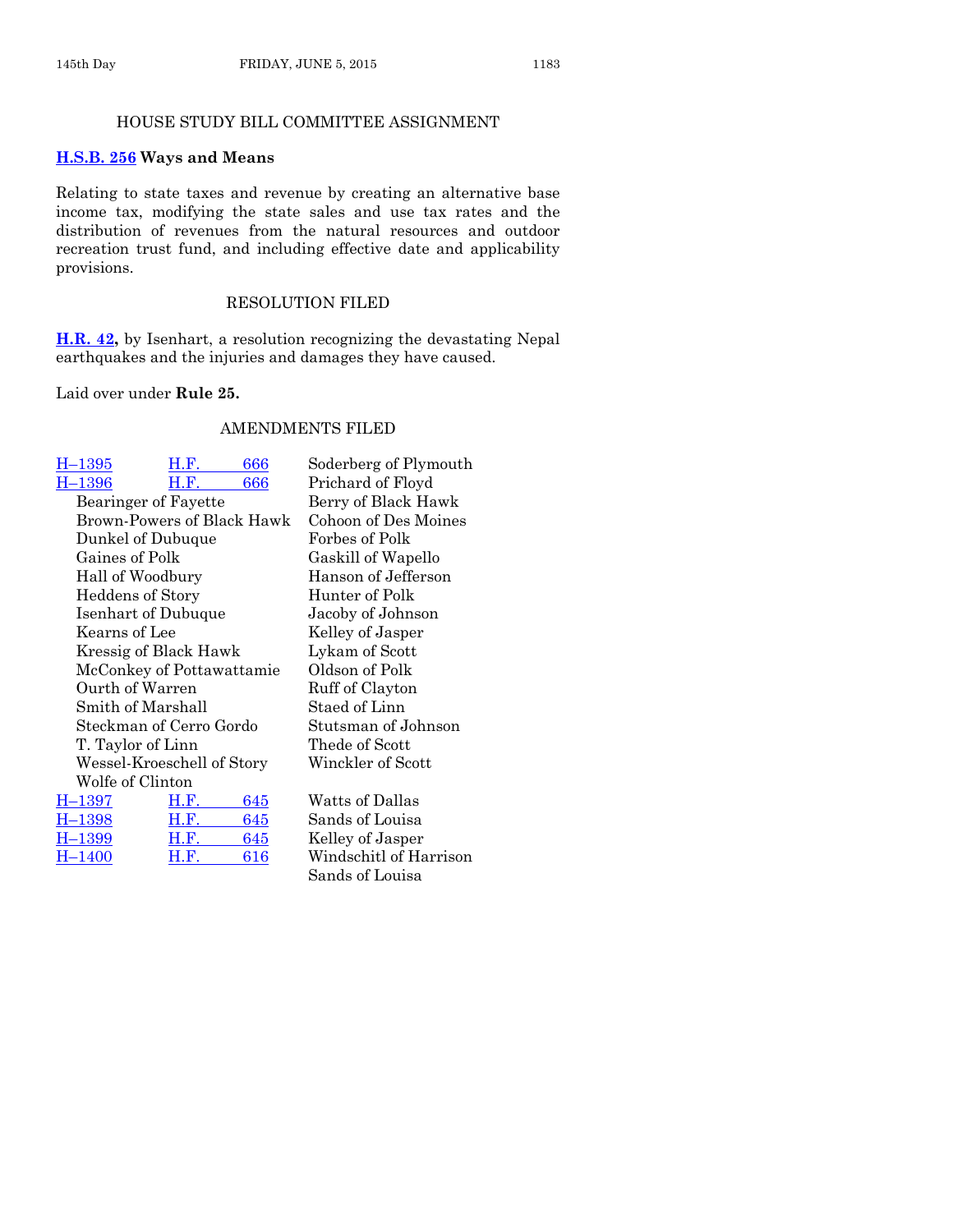#### FINAL ADJOURNMENT

By virtue of [House Concurrent Resolution 9,](http://coolice.legis.iowa.gov/Cool-ICE/default.asp?Category=billinfo&Service=Billbook&frame=1&GA=86&hbill=HCR9) duly adopted, the day of June 5, 2015 having arrived, the Speaker of the House of Representatives declared the 2015 Regular Session of the Eighty-sixth General Assembly adjourned sine die at 3:38 p.m.

\*\*\*\*\*\*\*\*\*\*\*\*\*\*\*\*\*\*\*\*\*\*\*\*\*\*\*\*\*\*\*\*\*\*\*\*\*\*\*\*\*\*\*\*\*\*\*\*\*\*\*\*\*\*\*\*\*\*\*\*\*\*\*\*\*\*\*\*\*\*\*\*\*\*\*\*\*\*\*\*\*

#### MINORITY LEADER SMITH REMARKS

Minority Leader Smith's remarks were given on page 1175:

Today, we end the 2015 session of the Iowa General Assembly and return to our homes and to our communities.

Last January, I quoted Willa Cather in my opening remarks when she said, "Some things are learned in the calm and some things are learned in the storm." This session has, as I predicted, had both learning experiences.

The main question on everyone's mind at the end of every session is always: "what will this session be known for?"

The answer is simple: shortchanging our kids in the school funding crisis that carried on for 477 days.

For weeks, then months, the Republican majority in this chamber refused to resolve the school funding crisis.

Despite pleas from teachers, parents, administrators and even students, Republicans in the House stopped listening and refused to compromise time and time again on school funding.

You think the crisis has been resolved today, but the damage has already been done and it still isn't over.

You frustrated superintendents trying to plan for the future and angered school board members who had their hands tied while you refused to compromise for over a year.

You've managed to demoralize a whole generation of educators now asking themselves, "Why did I do this?"

I fear you've also convinced the best and brightest young Iowans to avoid the education profession all together.

Given the gridlock and record low school funding despite our strong economy, Iowa educators no longer believe that this body values their work in public education.

It will take years to rebuild trust with our educators on the front lines every day.